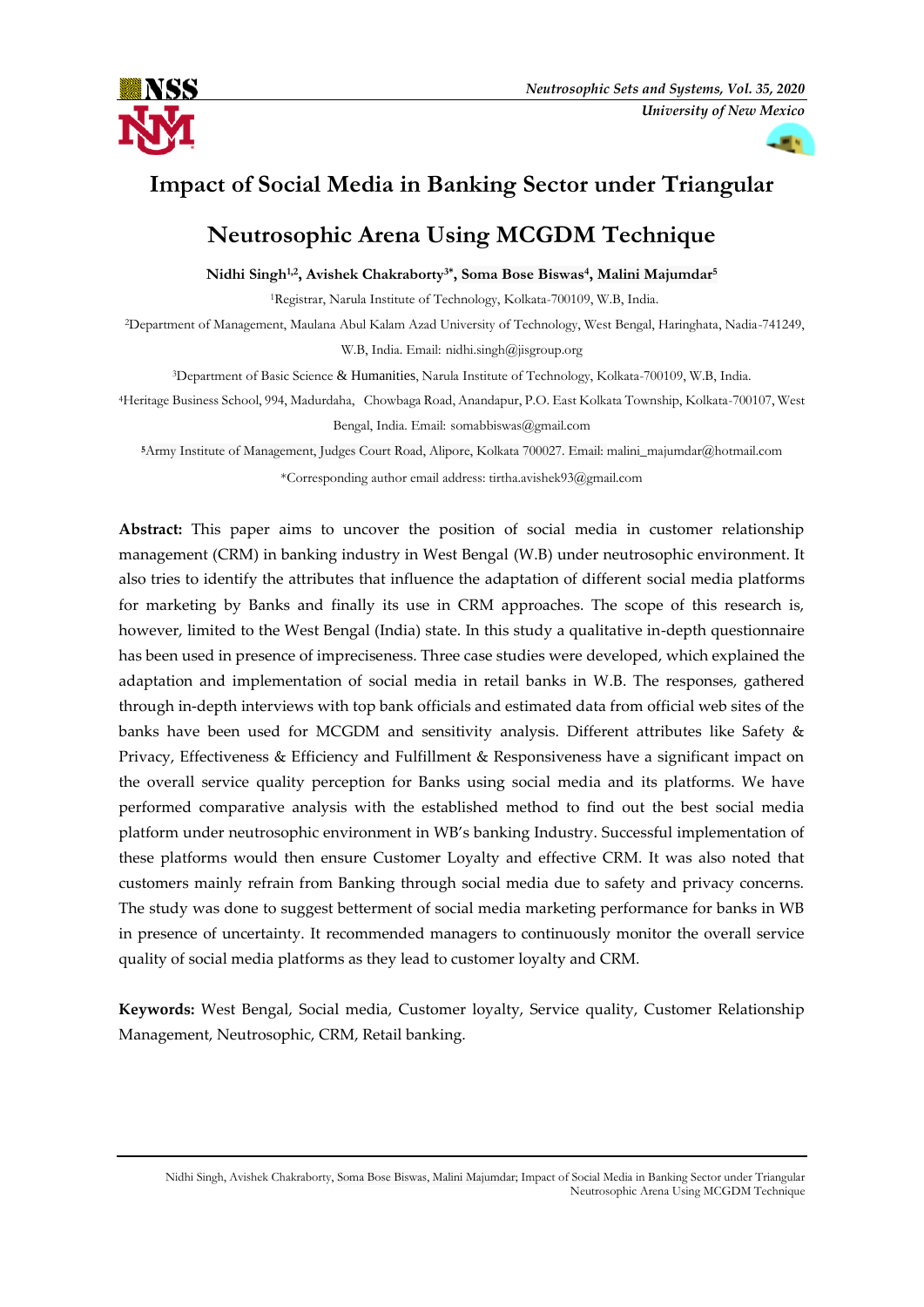# **1. INTRODUCTION:**

**1.1. SOCIAL MEDIA**: Social Media is a communication platform that facilitates communication via virtual networks. It is a virtual medium which is designed to aid people to share contents, pictures, videos, and views swiftly and in real-time through websites and applications. The ability to share photos, opinions, events, etc instantaneously has transformed the way we communicate and, also, the way we do business. It provides the facility of continuously communicating with a large number of people at a time. The revolution of Social media and its increasing impact has transformed its old conventional image of amusement to an opportunity to work and trade. This vibrant use of social media has affected almost every business sectors either positively or negatively. It has changed the way business was done and Marketing has taken a new shift after this. Social media offers different ways to promote business either through organic marketing (free) or by paid marketing. Web 2.0 technologies are the stage of Internet expansion where static web pages were converted to user generated content [1]. The business communication is enhanced to a new height via online mode through Social media [2]. According to [3] People share a lot of information about their personal lives, their needs and preferences on social media and it may assist the institutions to design their marketing policies. Based on the above data it can be said that the social media set-up facilitate in building virtual group for individuals with similar mind-set, hobbies, work culture etc [4]. Therefore, use of social networking could assist Banks build up their brand awareness and brand loyalty which ultimately help in customer acquirement and retention [5]. Communication between clients and Banks has improved a lot after successful implementation of Internet mainly because it has eliminated geographical hindrances [6]. Now it has almost become mandatory for all the banks to adapt social media for getting customer loyalty and effective CRM.

**1.2**. **Social media statistics in India:** India is the 2nd largest country in the world in terms of Population with over 1.36 billion people.

- India currently has a population of 1,369,566,180 this is 17.1% of the world's total population
- Median age is 27.1 years it's a young country
- Life expectancy is 69 years
- Internet penetration is low in India yet, in December 2018, 566 million users were online in India. Out of this - 493 million are regular users of the internet. (source: [livemint\)](https://www.livemint.com/industry/telecom/internet-users-exceed-500-million-rural-india-driving-growth-report-1552300847307.html).
- At the end of 2018, the number of social media users in India stood at 326.1 million. (statista)
- At the end of 2019, this number has been estimated to grow to 351.4 million.
- On average, Indian users spend 2.4 hours on social media a day (slightly below the global average of 2.5 hours a day). (Source: The Hindu)
- 290 million active social media users in India access social networks through their mobile devices. (Source: Hootsuite)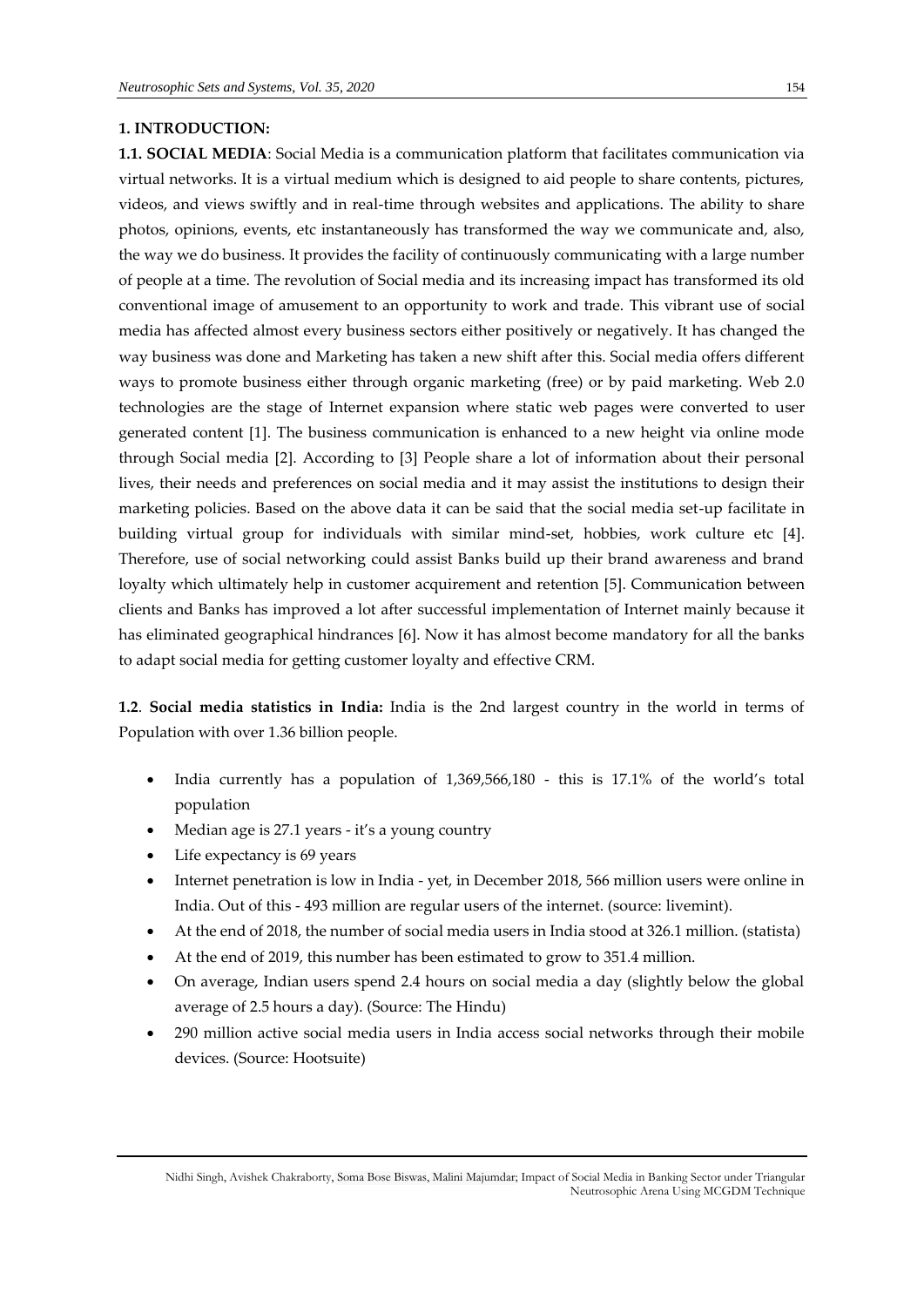

# **India: social network penetration 2017-2023**

Based on customer's requirement and rapid market the number of social media sites is increasing day by day to cater to the needs of different audience groups. Before choosing social media platform, it is essential for banks to realize the available social media platforms and location of their customer base in these Medias. Some of the social media categories are as follows:

# **1.2.1 Communities and social groups:**

"We build technologies to give people the power to connect with friends and family, find communities and grow businesses"- face book

These sites allow connecting people of similar interests and background. This is used to share information and events to large number of customers and building relationship by regular interaction. Banks may also pose their brand on social network as an expert information source. This may also be used for educating and training customers regarding different products and services provided by banks.

# **Face book Statistics in India:**

- India ranks first in terms of face book users. Currently is has 269 million active users in India (Source: Investopedia)
- The largest user group by age on Face book is 18-24 years, with a massive 97.2 million users.

Nidhi Singh, Avishek Chakraborty, Soma Bose Biswas, Malini Majumdar; Impact of Social Media in Banking Sector under Triangular Neutrosophic Arena Using MCGDM Technique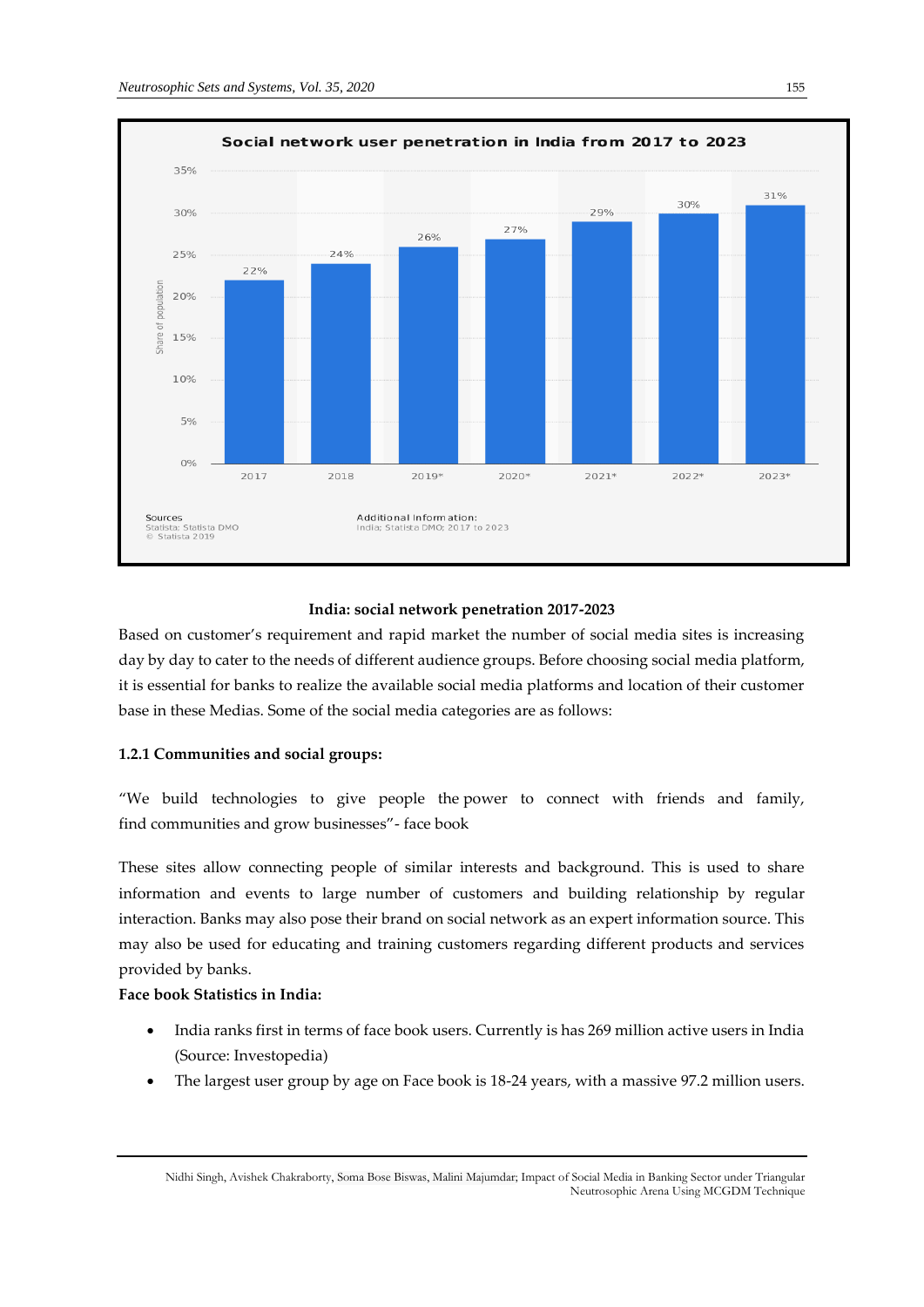

Face book usage penetration in India from 2015 to 2023

**Messaging and communication: (**e.g. blogging and micro-blogging such as Twitter):

"Follow everything from breaking news and entertainment, to sports, politics, and everyday interests. Then, join the conversation"- Twitter

Blogging and Micro Blogging are used for creating online communities where customers can seek out information and answers to their questions. It is used to listen and resolve customer queries/issues in banking world. It creates a vast online, viral, and word of mouth, which is optimal for establishing brand loyalty and monitoring reputation.

# **Twitter Statistics in India:**

- India has 7.75 million users on Twitter. (Source: [statista\)](https://www.statista.com/statistics/242606/number-of-active-twitter-users-in-selected-countries/)
- 18% of social media users in India look at Twitter as a source of news. (Source: Reuters)
- Twitter usage unlike other platforms is actually decreasing = 2.2% per quarter (Source: Digital 2019 report from Hootsuite)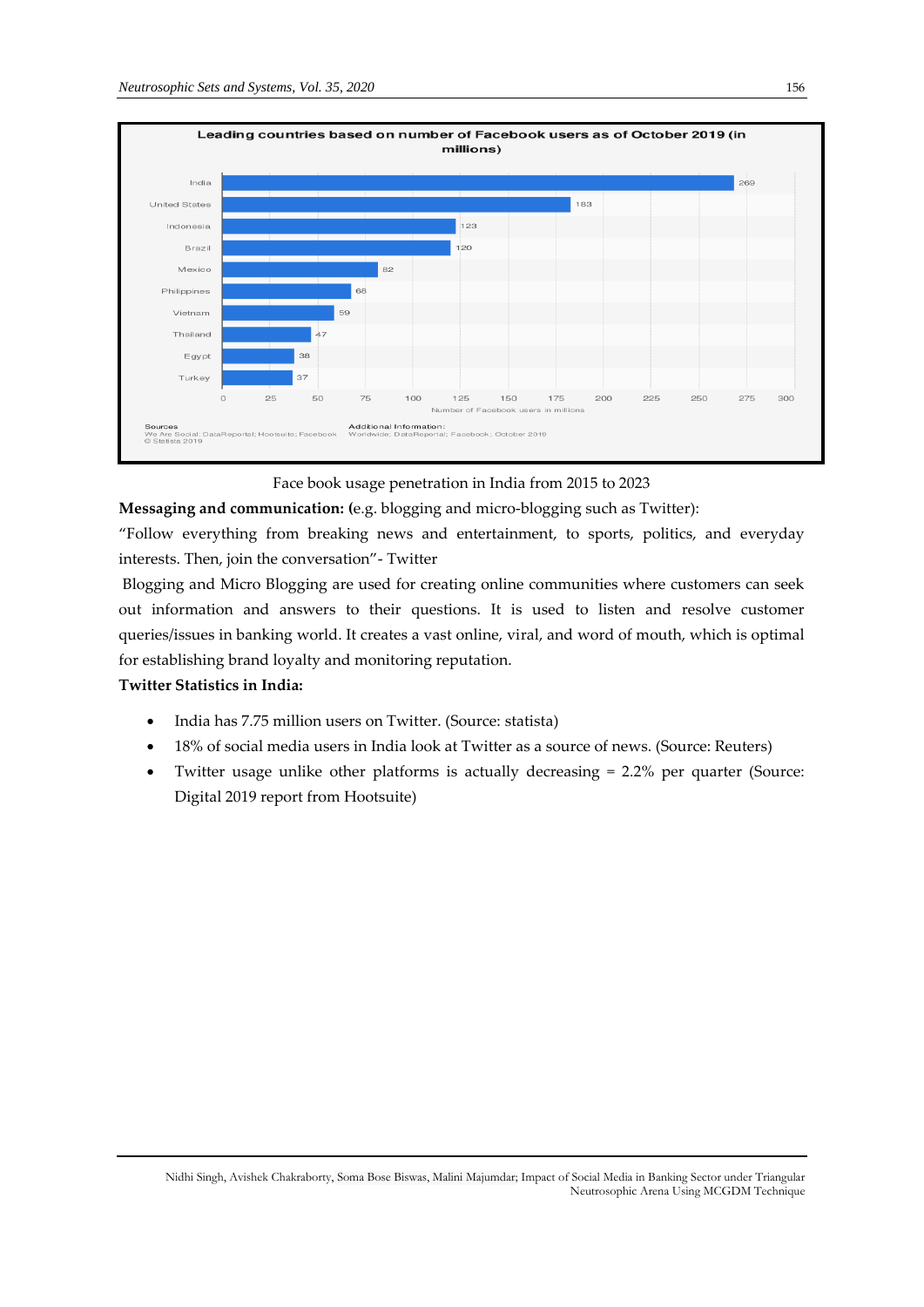

# **Content Communities: (Photo and video sharing, e.g. YouTube):**

"Enjoy the videos and music you love, upload original content, and share it all with friends, family, and the world" – YouTube. They are content specific. These could be used for brand promotion, engaging customer through sharing pictures, videos etc.

# **You Tube statistics in India**

- As per Google announcement, as of August 2018, there were [245 million active You Tube](https://www.androidcentral.com/youtube-has-245-million-monthly-active-users-india)  [users in India.](https://www.androidcentral.com/youtube-has-245-million-monthly-active-users-india)
- This figure is predicted to double over the next two years.
- Online video accounts for 75% of data traffic in the country and with 4G networks improving; this is likely to further increase.

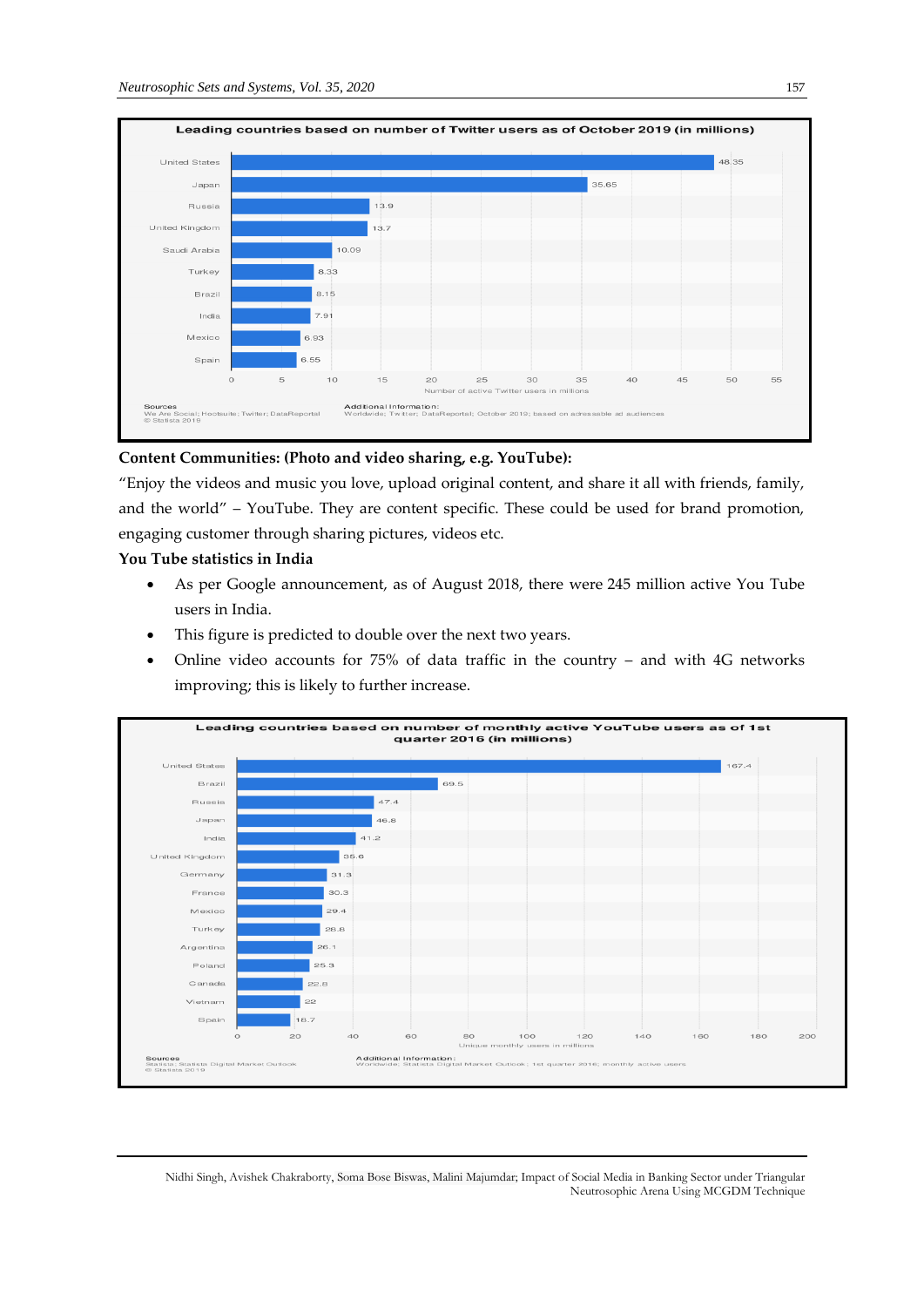The literature on the banking sector has abundant references to online and electronic services (e.g. e-banking), but has paid relatively little attention to the adoption and use of social media [7-9].

#### **1.3. BANKING AND SOCIAL MEDIA**

Banking sector is the backbone of any emerging economy. Banks are instrumental in implementing the economic reforms. Any revolution in the banking sector because of the acceptance of technology is bound to have a broad impact on an economy's growth. These days, banks are seeking unconventional ways to provide and differentiate amongst their various services. Customers now demand a facility to conduct their banking activities at any time and place according to their convenience [10].

Banking sector is the backbone of any emerging economy. Banks are instrumental in implementing the economic reforms. Any revolution in the banking sector because of the acceptance of technology is bound to have a broad impact on an economy's growth. These days, banks are seeking unconventional ways to provide and differentiate amongst their various services. Customers now demand a facility to conduct their banking activities at any time and place according to their convenience [11].

Social media has changed the entire gamut of business and marketing and Banking Industry is no exception to this because here the Customer Interaction is a must. Today Social media is universal and pervasive, so banks can rely on it. Digital communication is becoming a strong communication medium between Banks and customers. This media is proving itself indispensable in connecting to the potential clients. By allowing transfer of money, getting credit and even simply opening a bank account, it has improved customer services which in turn are improving the customer relationship. Assessing people's sentiments is a very significant and staggering job, particularly in case of service industry. Social media has a unique ability to create and sustain associations with customers, creating better Customer relations. Hence banks need to consider social media as an integral part of their overall marketing strategy [12].

People use Face book, Twitter, YouTube, Instagram, LinkedIn etc to understand different information regarding the different products and services provided by banks only after understanding the facilities and prospects of various social media platforms. Banks are using this network to inform their customers about their products and upgrade them according to customers' feedback. On the other hand, there is the talk of turnover in social networks. Also, purchases can be made through social networks.

Physical Banking opted tactics like advertising, direct mail or face to face communication for customer interaction so far but now the approaches have changed from providing customer service to affiliation and long term relationship with customers. For doing it, banks need to diagnose customers' interests, emotions and behavior and with help of social media this analysis are being done easily. Today, customers expect that they should be heard and answered and receive the services they need through social media.

Social Medias can greatly affect the reputation and the brand image of the banks. Banks need a transparent understanding of the key elements in the development of social media and adopt a road

Nidhi Singh, Avishek Chakraborty, Soma Bose Biswas, Malini Majumdar; Impact of Social Media in Banking Sector under Triangular Neutrosophic Arena Using MCGDM Technique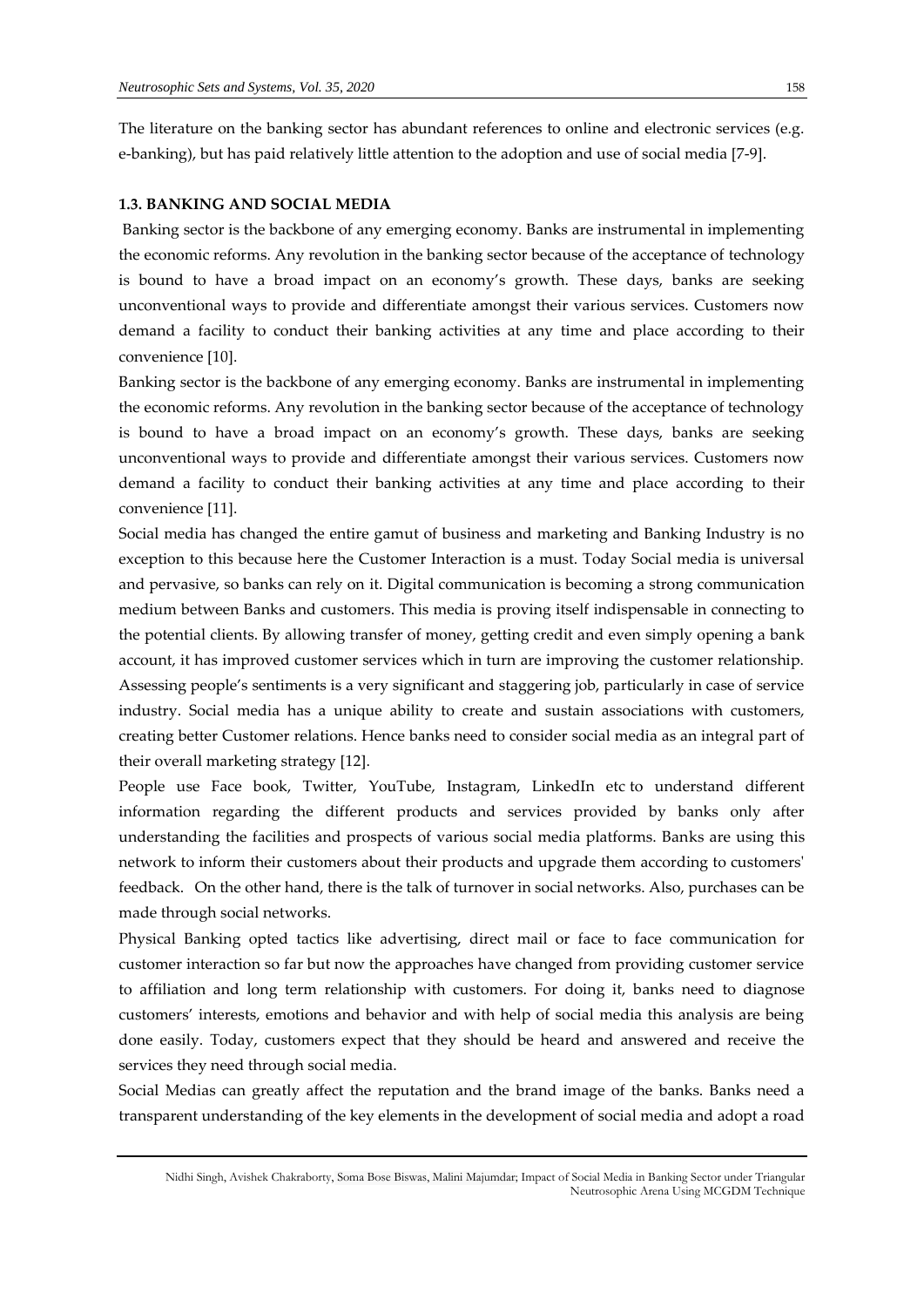map and a strategy. The banks may use the following pathway in social media to listen to the customers.

- As Is: Banks need to understand the customers' requirements initially by analyzing their data in social networks.
- Listen: The next step would be to analyze the data carefully. Then the bank should design and provide support as per their expectation,
- **Engage:** Information can be collected through customers and through feedback taken Bank's can fulfill the customers' needs.
- **Optimize:** In the last step bank should attract fans and increase the loyalty of existing customers by using customers' feedback and analyzing their interactions with each other.

In a media landscape increasingly dominated by social media, Bank's marketing strategy for these platforms can make or break its success as a brand. Banks need to hold their social media efforts to high standard, creating custom made strategies that build their brand, win customers, and yield high ROI. Therefore social media techniques have become essential communication tools for banks to communicate with people across globe. Banks are adapting social media because they are finding it difficult to fight with traditional banking methods such as interest rates and product differentiation to attract new clients and sustain the existing ones. In today's aggressive atmosphere customer loyalty can be gained through allocation of finer service quality to ensure maximum customer satisfaction [13].The purpose of this study is thus, to explore the implication of social media on service quality perception and client loyalty in the banking industry of West Bengal. Social media service quality can be used to boost customers' loyalty by Banks in the India banking industry [14]. There are limited studies on social media service quality and client loyalty for Indian Banking industry. This study will contribute towards reducing the knowledge gap between impact of social media on service quality and customers' loyalty. These attributes so discussed would be able to improve the quality of social media performance.

The article is structured as follows: The next section will provide a discussion on the use of social media in the Indian banking industry, followed by a discussion on the methodology that was used for data collection, and a presentation of the results. The last section provides the study's findings and conclusion.

**2. Literature Review:** Indian Banks have started using social media in their regular operations in various capacities a little lately and are at different stages of maturity. As of April 2013, some private banks provide regular updates on the latest offers and allow basic customer operations through popular social media sites. A large private bank in India hosted Face book application on its secure servers allowing balance amount check, cheque book request, stop payment, etc. Some of the private banks are using their social media websites to provide their customers, distinct offers, detailed product information and consumer care services. With some banks taking the lead by setting

Nidhi Singh, Avishek Chakraborty, Soma Bose Biswas, Malini Majumdar; Impact of Social Media in Banking Sector under Triangular Neutrosophic Arena Using MCGDM Technique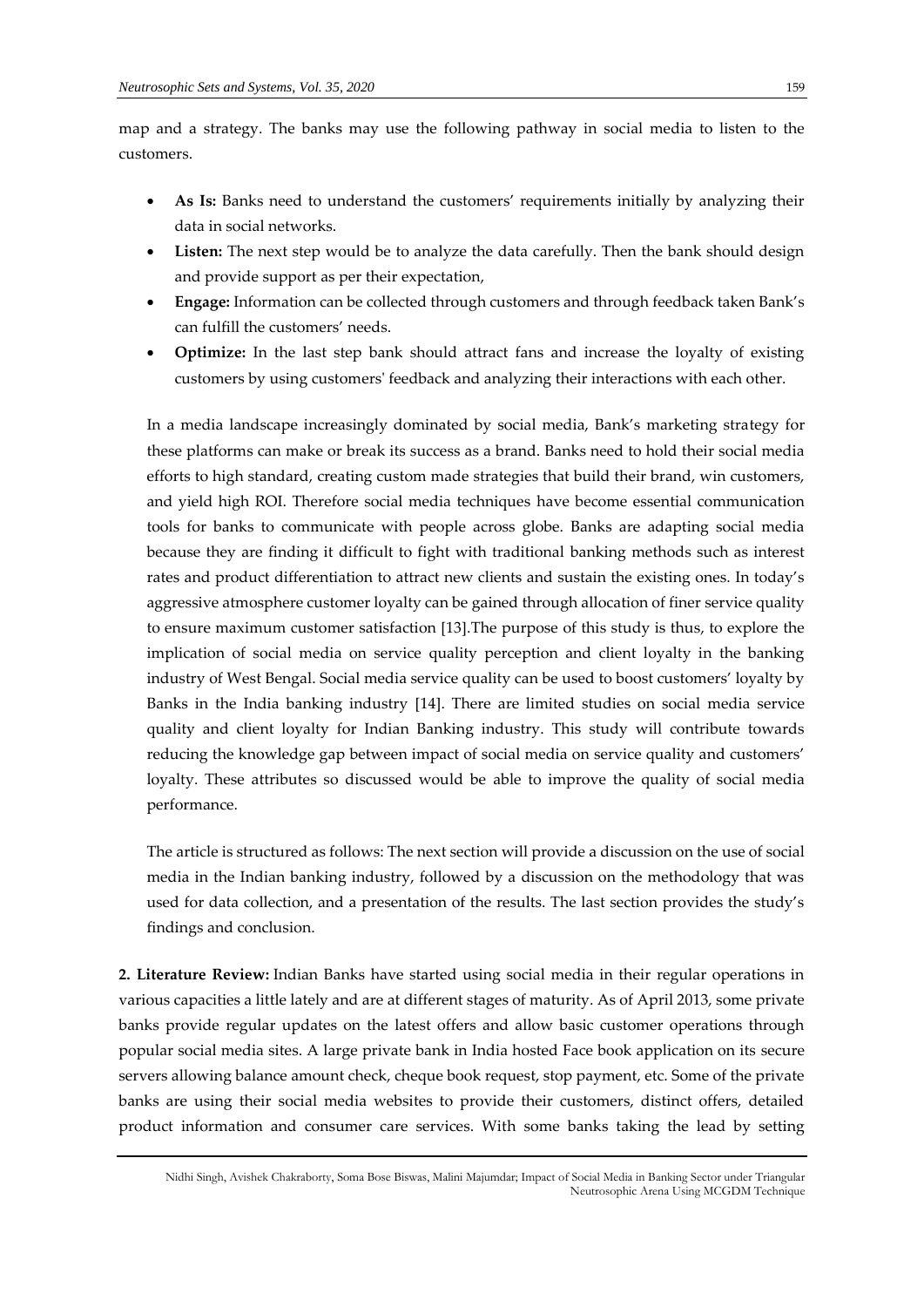example, the others also have started following their footsteps. In a survey by the Financial Brand newsletter in July 2013, it was established that ICICI, Axis and HDFC Banks are among the top 10 Banks with Social Media presence. Of late public sector banks have also started using this media in a grand way. As per present scenario, Indian banks can no longer live in denial by avoiding and not using Social Media if they do not want threatening their own business. The Indian banking industry has envisaged some social media channels to attract tech-savvy clients and improve customer services to bring customer loyalty [15]. The use of social media in India has gained its importance.

**2.1 Social Media Safety & Privacy:** Privacy refers to the extent by which the customers' details are protected by bank's social media platform [16].Banks need to give their customers enough confidence to use their social media accounts so that they may perceive that their personal information will be secured and not to be misused by banks [17]. Banks can build new healthy relationship with customers if the privacy is perceived positively by customers [18]. The information get disclosed and shared through social media so easily, that it has raised doubts about its privacy among the users [19]. Maintenance of privacy in bank's social media channel has been a big challenge for the banking industry. The main challenge is to monitor and control the posts in these sites [20]. A proper privacy setting of social media site is very essential in banks because privacy invasion may lead to theft of personal identification and may lead to criminal proceedings. In case of low security features hackers may hack the social media sites and/or may clone the original, befooling customers and duping them [21].

**2.2 Social Media Efficiency & Effectiveness:** Effectiveness refers to the ease of use, internet speed, expediency etc with which customers may access and use bank's social media sites [22]. Effectiveness measures the efficiency of bank's social media and it estimates the speed of accessing and working on the bank's social media sites to ensure timely and convenient completion of all required interaction [23]. Social media can augment the conventional personnel–client bonding with an effective technological knowledge-based relationship [24].

Today's customers need prompt responses and it can effectively be done in social media by providing them relevant and quick information as & when required. It is surely required for enhancement of quick responses to customers' queries for the improvement of e-services and clients' improved customer satisfaction [25]. Banks can provide unique banking experience to their clients by giving them services combined with technology. Hence the primary task of the bank is to find out and respond to customers' queries effectively on Bank's social media sites. By monitoring the response of bank personnel on social media sites, Banks need to assess the service quality. As per the above discussion we can make the following hypothesis:

**2.3 Social Media Fulfillment & Responsiveness:** Fulfillment concentrate on the service truthfulness and ease of use of relevant information provided on a bank's social media websites [26]. Customers need prompt response and acknowledgement of their complaints or suggestions. The fulfillment dimension concentrates on evaluating the banks promptness in responding to customers' requirements [27]. For getting customer loyalty the banks create user generated customized content

Nidhi Singh, Avishek Chakraborty, Soma Bose Biswas, Malini Majumdar; Impact of Social Media in Banking Sector under Triangular Neutrosophic Arena Using MCGDM Technique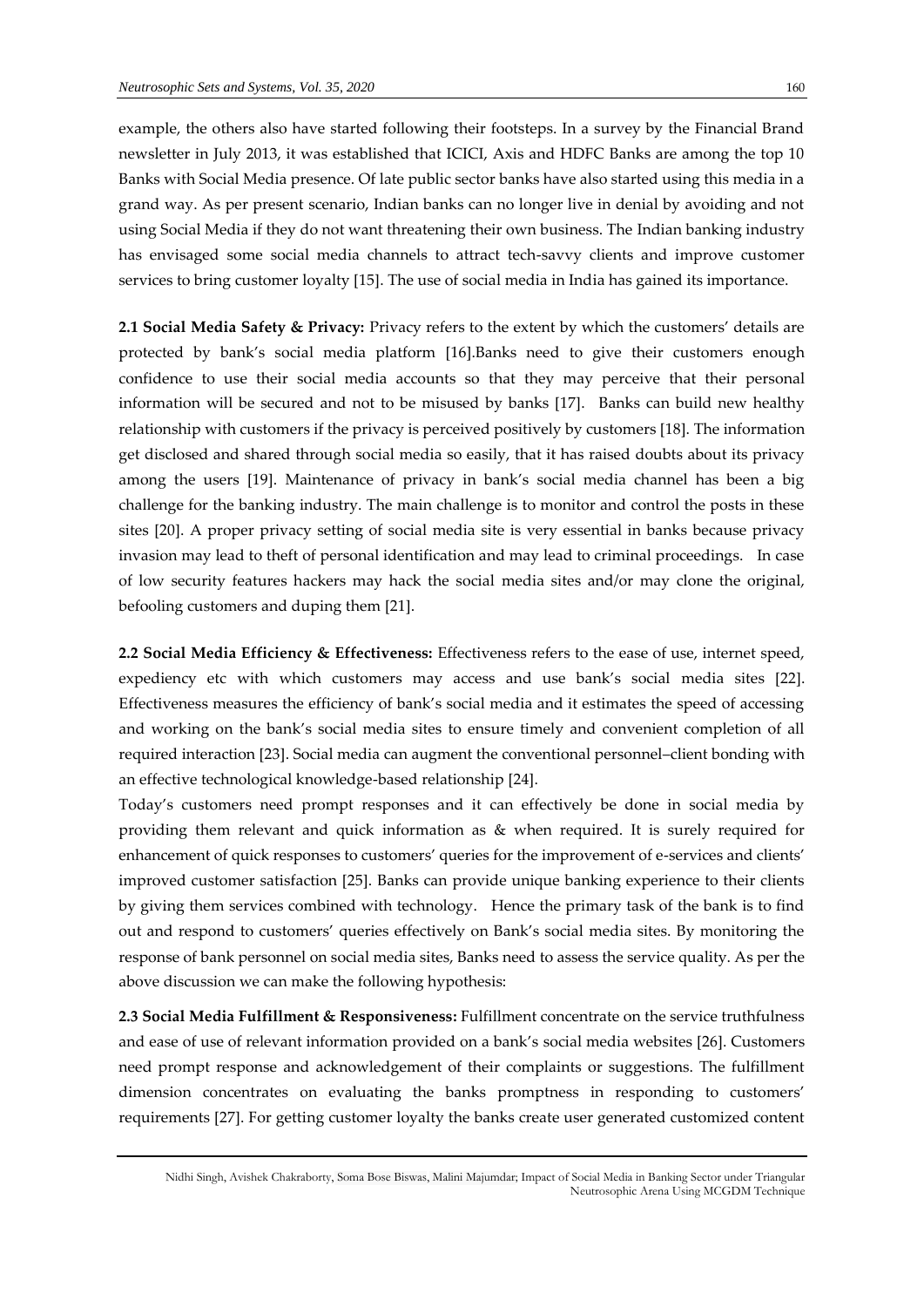for getting the Fulfillment dimension [28]. Hence Fulfillment refers to the customer's confidence on Bank's social media platform to the extent their requirements are fulfilled.

**2.4 Theory of Vagueness and Multi-Criteria Decision-Making Problem (MCDM):** Due to the complication of detached things and hesitation in human thinking, [29] manifested a remarkable perception of neutrosophic set theory, which has been widely applied on disjunctive arenas of science and engineering. Recently, researchers developed pentagonal [30], Hexagonal [31], Heptagonal [32] fuzzy numbers in research domain. Researchers also established some useful techniques [33-35] which linked the hesitant number and the crisp number in real life scenario. In this era, MCDM is the paramount topic in decision scientific research. Recently, it is more essential in such problems where a group of criteria is apprised. For such problems involving multi-criteria group, decision-making problems (MCGDM) have come into existence. In this current epoch, several works has been already published in this arena. [36] Introduced MCDM skill in Pythagorean fuzzy set field, [37] focused on linguistic aggregation operators based on MCGDM problem, [38] surveyed intuitionistic interval fuzzy information and applied it in MCGDM problem, [39] derived MCGDM methodology using type-2 neutrosophic linguistic judgments, [40] manifested the idea of MCGDM in human resource development arena, [41] developed MCGDM skill in thermal enovation of masonry buildings field,[42] introduced best-Worst-Method and ELECTRE Method using MCGDM, [43] applied MCGDM in garage location selection based civil engineering problems, [44] derived decision making method in intuitionistic neutrosophic environment, [45] utilized MCDM in bipolar neutrosophic set arena, [46] wielded MCGDM in entropy based problem, [47] used MCGDM in smart phone selection problem, [48] developed MCGDM in selection of advanced manufacturing technology in neutrosophic set, [49] derived attribute based MCDM in linguistic variable in intuitionistic fuzzy set.

Motivated by Smarandache's neutrosophic theory [52], researchers established several articles [53-62] in this domain and it is fruitfully applied in various field of mathematics. Also, a few new techniques are manifested in neutrosophic theory which can grab and solve MCDM, MCGDM problems in disjunctive domain. In this phenomenon, Vikor [63], TOPSIS [64], MOORA [65], GRA [66] skills are developed to solve decision making problems using some suitable and logical operators in neutrosophic theory. So, in case of social science related hesitant data, decision making problem becomes one of the key topics in neutrosophic ambient.

In this research article, we consider a triangular neutrosophic based MCGDM technique to select the best social media for online marketing in banking sector. Here, we collect all the information's from different banks based on their online marketing report. But, we observed that these data's are fluctuating and filled with lots of hesitations. Now, due to the presence of impreciseness we need to improve our general established method. Thus, we have introduced triangular neutrosophic number to tackle this system for better results. Additionally, we also incorporate different weights in distinct attribute functions as well as decision maker's choice. Finally, we performed a sensitivity analysis and comparative study which reflects different case studies in disjunctive scenario.

Nidhi Singh, Avishek Chakraborty, Soma Bose Biswas, Malini Majumdar; Impact of Social Media in Banking Sector under Triangular Neutrosophic Arena Using MCGDM Technique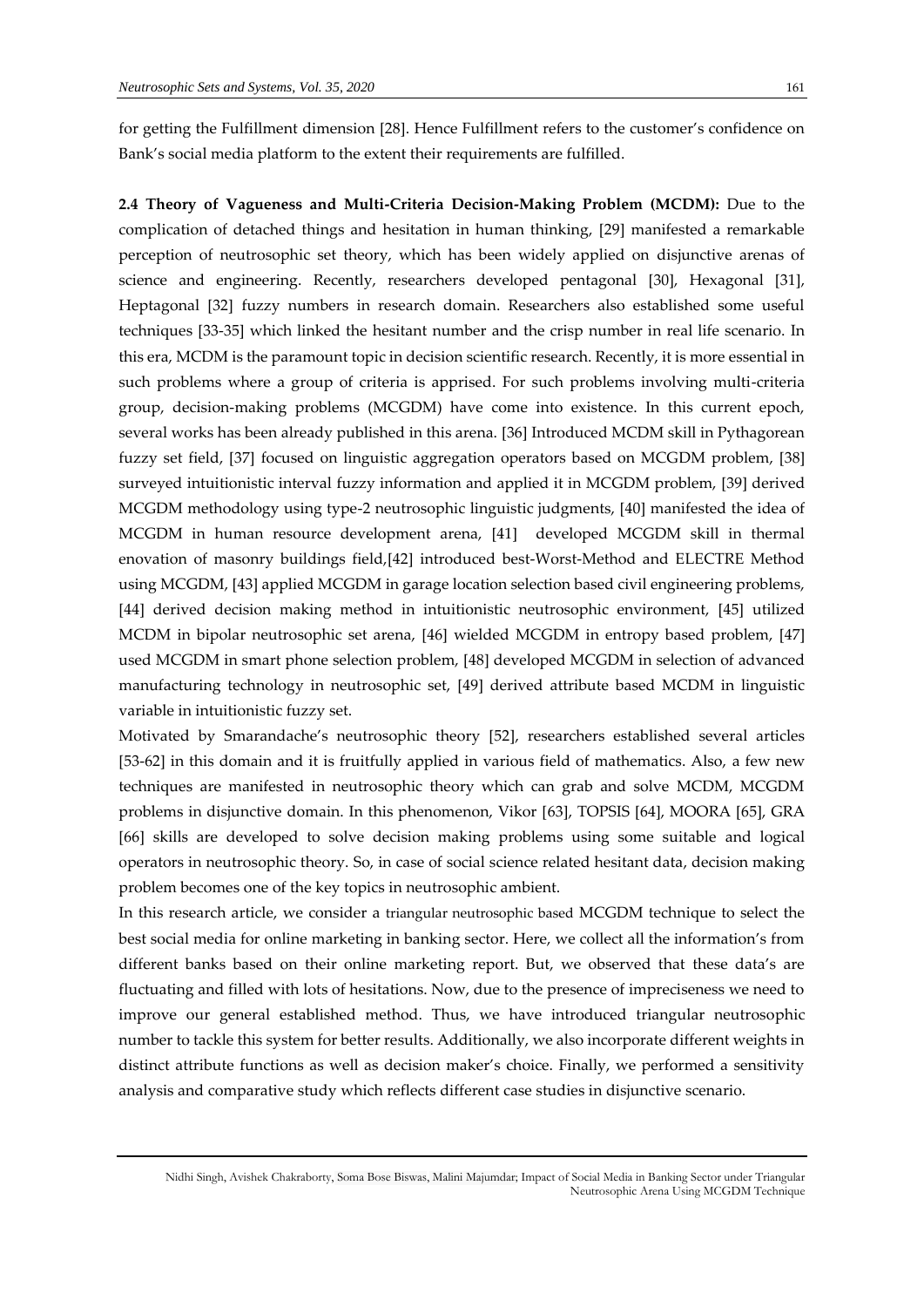### **2.5 Preliminaries:**

**Definition 2.5.1: Fuzzy Set:** A set  $\tilde{F}$ , generally defined as  $\tilde{F} = \left\{ \left( \alpha, \mu_{\tilde{F}}(\alpha) \right) : \alpha \in S, \mu_{\tilde{F}}(\alpha) \in [0,1] \right\},\$ 

denoted by the pair $(\alpha, \mu_{\tilde{F}}(\alpha))$ , where  $\alpha$  belongs to the crisp set  $F$  and  $\mu_{\tilde{S}}(\alpha)$  belongs to the interval[0, 1], then set  $\tilde{S}$  is called a fuzzy set.

**Definition 2.5.2: Triangular Fuzzy Number:** A triangular fuzzy number  $\widetilde{A} = (s_1, s_2, s_3)$  should satisfy the following condition

(1)  $\mu_{\widetilde{A}}(x)$  is a continuous function which is in the interval [0,1]

(2)  $\mu_{\widetilde{A}}(x)$  is strictly increasing and continuous function on the intervals [ $s_1, s_2$ ].

(3)  $\mu_{\widetilde{A}}(x)$  is strictly decreasing and continuous function on the intervals[s<sub>2</sub>, s<sub>3</sub>].

**Definition 2.5.3: Linear Triangular Fuzzy Number (TFN):** A linear triangular fuzzy number can be written as  $\widetilde{A}_{TFN} = (s_1, s_2, s_3)$  whose membership function is defined as follows:



**Figure 2.5.3.1: Graphical Representation of Linear Triangular Fuzzy Number**

**Definition 2.5.4: Neutrosophic Set:** [52] A set  $\overline{new}$  in the universal discourse X, symbolically denoted by x, it is called a neutrosophic set if  $\widetilde{neus} = \{ \langle x; [T_{\widetilde{neus}}(x), I_{\widetilde{neus}}(x), F_{\widetilde{neus}}(x)] \rangle : x \in X \},$ where  $T_{\widehat{new}}(x): X \rightarrow ]-0,1+[$  is said to be the true membership function, which has the degree of belongingness,  $I_{\overline{neus}}(x): X \rightarrow ]-0,1+$  [ is said to be the indeterminacy membership, having degree of uncertainty, and  $F_{\overline{neus}}(x): X \rightarrow ]-0,1+[$  is said to be the incorrect membership, which has the degree of non-belongingness of the decision maker.  $T_{\overline{new}}(x)$ ,  $I_{\overline{new}}(x)$ &  $F_{\overline{new}}(x)$  exhibits the following relation:

$$
-0 \leq Sup\{T_{\widetilde{neus}}(x)\} + Sup\{I_{\widetilde{neus}}(x)\} + Sup\{F_{\widetilde{neus}}(x)\} \leq 3 + .
$$

**2.5.5: Triangular Single Valued Neutrosophic number: [33]** A Triangular Single Valued Neutrosophic number is defined as  $\tilde{A}_{Neu} = (p_1, p_2, p_3; q_1, q_2, q_3; r_1, r_2, r_3)$  whose truth membership, indeterminacy and falsity membership is defined as follows: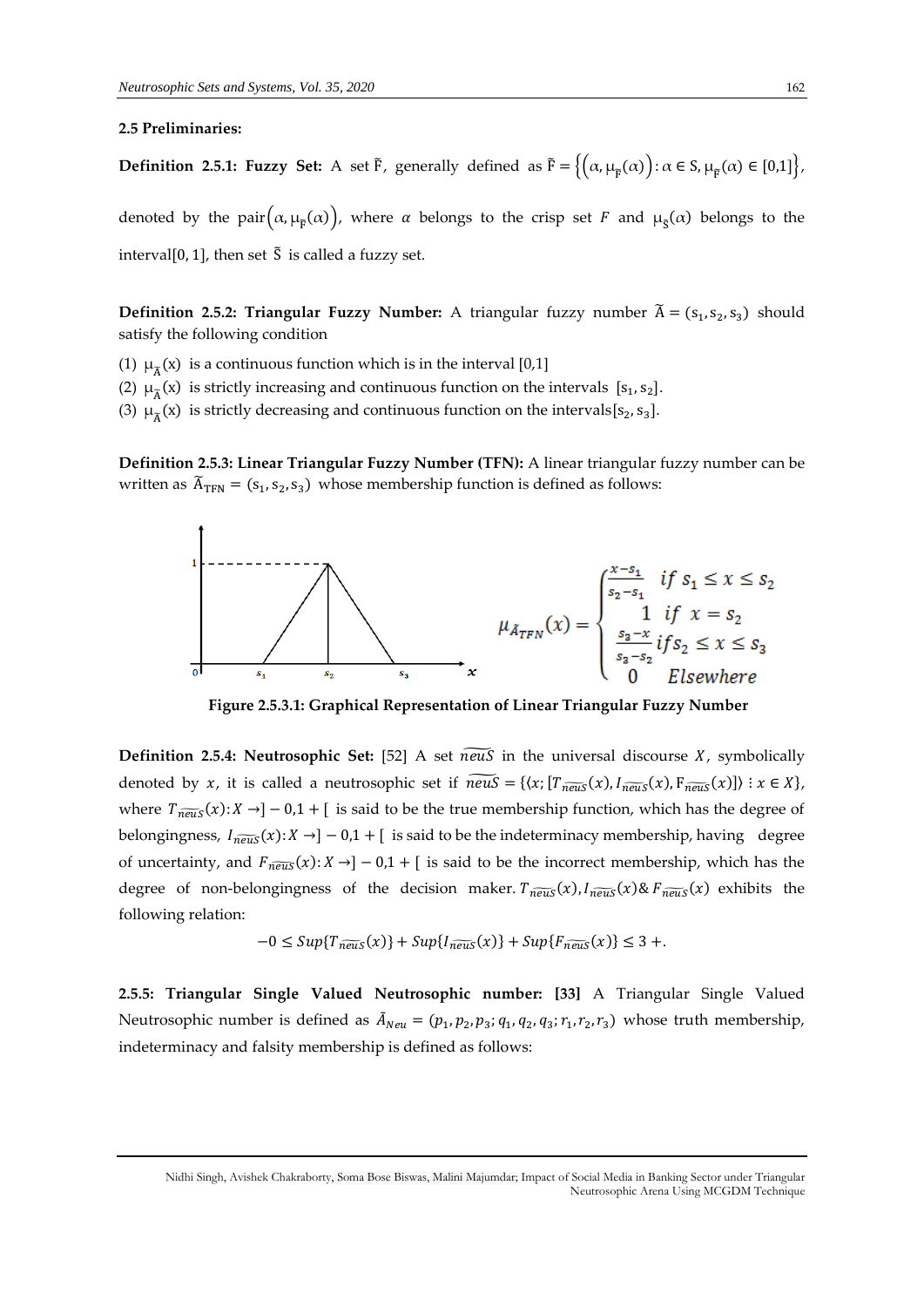$$
T_{\tilde{A}_{Neu}}(x) = \begin{cases} \frac{x - p_1}{p_2 - p_1} & when \ p_1 \le x < p_2 \\ 1 & when \ x = p_2 \\ \frac{p_3 - x}{p_3 - p_2} & when \ p_2 < x \le p_3 \end{cases}, \quad I_{\tilde{A}_{Neu}}(x) = \begin{cases} \frac{q_2 - x}{q_2 - q_1} & when \ q_1 \le x < q_2 \\ 0 & when \ x = q_2 \\ \frac{x - q_2}{q_3 - q_2} & when \ q_2 < x \le q_3 \end{cases}
$$
\n
$$
F_{\tilde{A}_{Neu}}(x) = \begin{cases} \frac{r_2 - x}{r_2 - r_1} & when \ r_1 \le x < r_2 \\ 0 & when \ x = r_2 \\ \frac{x - r_2}{r_3 - r_2} & when \ r_2 < x \le r_3 \\ 1 & otherwise \end{cases}
$$
\n
$$
W_{\text{here, 0}}(x) = T_{\tilde{A}_{Neu}}(x) + I_{\tilde{A}_{Neu}}(x) + F_{\tilde{A}_{Neu}}(x) \le 3, \ x \in \tilde{A}_{Neu}
$$

**2.5.6: Score Function:** [50] If  $\tilde{A}_{Neu} = (p_1, p_2, p_3; \pi, \rho, \sigma)$  be a triangular neutrosophic number then its score function is defined as  $S_c = \frac{1}{8}$  $\frac{1}{8}(p_1 + p_2 + p_3) \times (2 + \pi - \rho - \sigma)$  and accuracy value is defined as,

$$
A_C = \frac{1}{8}(p_1 + p_2 + p_3) \times (2 + \pi - \rho + \sigma)
$$

## **3. Purpose/ Objectives of the Study:**

- 1. To understand the factors affecting the customers' attitude towards acceptance of Social Media Channels,
- 2. To help Banks understand the impact of Social Media Channels on customer satisfaction and customer loyalty.

# **4. Research Methodology:**

The data have been collected from various respondents working in different organizations categorized mainly as education sector, service sectors as banks, hospitals, etc. engineering works and Government and Public sector companies in the Kolkata metro area. The study consisted of 234 respondents whose income is above 15,000 per month as it is assumed that those people at least above Rs. 15000 earning/ month will be transacting more through online mode and can afford a smart phone. We have used a five point Likert scale where 5 indicates strongly agree, and 1 indicates strongly disagree. 64.9% respondents are male and 35.1% are female.

Research Instrument*:* Demographic Profile is the independent variable in this paper. Technology acceptance model by Ajzen & Fishbein, 1980, Davis, 1989 and Ajzen, 1991 are used for validating questionnaire. The questionnaire is mainly focused on: Social Media platforms used by the banks and attributes affecting the users' adaptability of the same.

| <b>TABLE 4.1.1 DEMOGRAPPHIC DETAILS OF RESPONDENTS</b> |               |                  |               |
|--------------------------------------------------------|---------------|------------------|---------------|
| <b>CHARACTERISTICS</b>                                 | <b>TYPES</b>  | <b>FREQUENCY</b> | $\frac{0}{2}$ |
|                                                        | <b>MALE</b>   | 135              | 57.69         |
| <b>GENDER</b>                                          | <b>FEMALE</b> | 99               |               |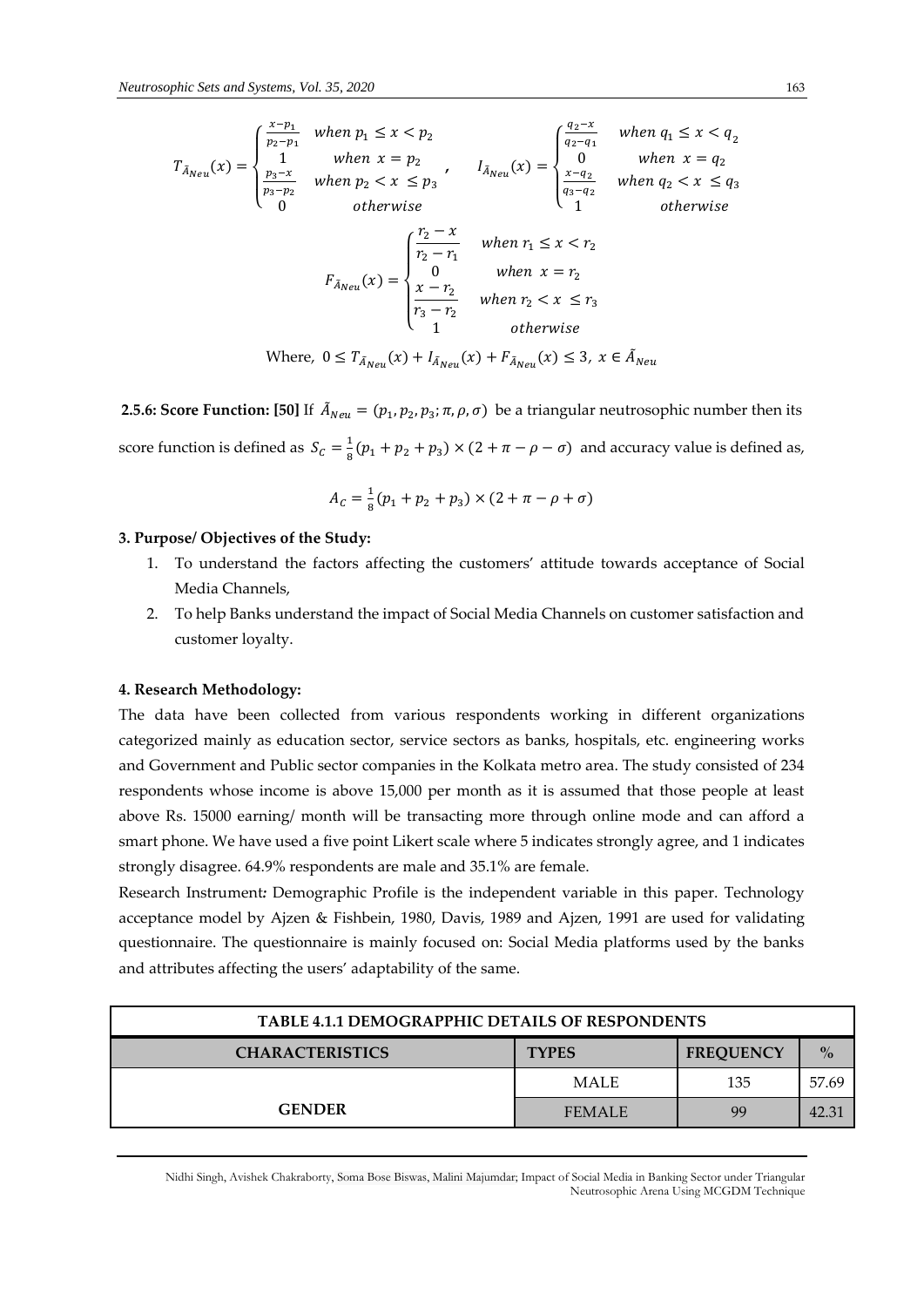|                                       | <25               | 75           | 32.05 |
|---------------------------------------|-------------------|--------------|-------|
| <b>AGE</b>                            | $25 - 40$         | 154          | 65.81 |
|                                       | >40               | 5            | 02.14 |
|                                       | <b>EMPLOYED</b>   | 92           | 39.32 |
|                                       | <b>UNEMPLOYED</b> | 22           | 9.40  |
|                                       | PROFESSIONAL      | 14           | 5.98  |
| <b>OCCUPATION</b>                     | <b>STUDENT</b>    | 95           | 40.60 |
|                                       | <b>BUSINESS</b>   | 10           | 4.27  |
|                                       | <b>OTHERS</b>     | $\mathbf{1}$ | 0.43  |
|                                       | <b>FACEBOOK</b>   | 132          | 56.41 |
| <b>SOCIAL MEDIA PLATFORM</b>          | <b>TWITTER</b>    | 47           | 20.09 |
|                                       | YOUTUBE           | 55           | 23.50 |
| HOURS OF SURFING THROUGH SOCIAL MEDIA | <b>DAILY</b>      | 149          | 63.68 |
|                                       | <b>WEEKLY</b>     | 13           | 5.55  |
|                                       | <b>MONTHLY</b>    | 6            | 2.56  |
|                                       | <b>VERY RARE</b>  | 66           | 28.21 |

| Table 4.1.2 Indicate acceptance of Social Media based on various attributes |                 |                                              |                                                        |                                                          |
|-----------------------------------------------------------------------------|-----------------|----------------------------------------------|--------------------------------------------------------|----------------------------------------------------------|
| <b>BANK</b>                                                                 | <b>PLATFORM</b> | <b>SAFETY &amp;</b><br><b>PRIVACY</b><br>(%) | <b>EFFICIENCY &amp;</b><br><b>EFFECTIVENESS</b><br>(%) | <b>FULFILLMENT &amp;</b><br><b>RESPONSIVENESS</b><br>(%) |
| $\mathbf{1}$                                                                | <b>FACEBOOK</b> | 10                                           | 65                                                     | 54                                                       |
|                                                                             | <b>TWITTER</b>  | 6                                            | 16                                                     | 50                                                       |
|                                                                             | YOUTUBE         | 5                                            | 26                                                     | 28                                                       |
| $\overline{2}$                                                              | <b>FACEBOOK</b> | 15                                           | 76                                                     | 56                                                       |
|                                                                             | TWITTER         | 12                                           | 37                                                     | 26                                                       |
|                                                                             | YOUTUBE         | 21                                           | 24                                                     | 15                                                       |
| 3                                                                           | <b>FACEBOOK</b> | 23                                           | 29                                                     | 45                                                       |
|                                                                             | <b>TWITTER</b>  | 13                                           | 15                                                     | 16                                                       |
|                                                                             | YOUTUBE         | 45                                           | 9                                                      | 7                                                        |

**4.1 Multi-Criteria Group Decision Making Problem in Triangular Neutrosophic Environment**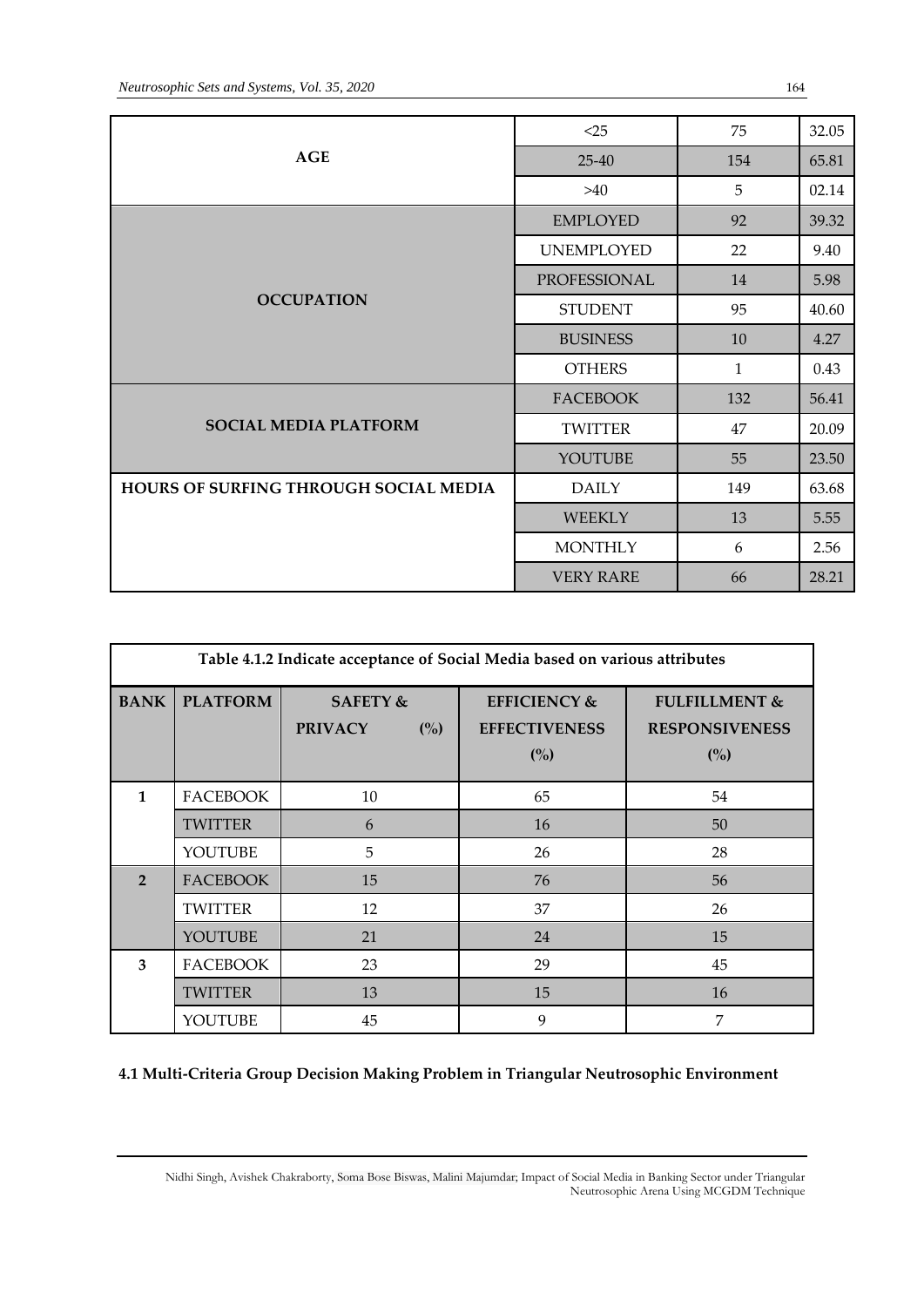One of the most dependable, logistical and widely used topic in this recent era is Multi criteria decision making problem. Its main objective is to find out the finest option among finite number of different alternatives based on finite unlike attribute values. Its execution process was quiet tough to estimate in triangular neutrosophic environment. To handle this MCGDM problem an algorithm was developed using some mathematical operator and de-fuzzification technique.

#### **4.1.1 Illustration of the MCGDM problem**

We consider the problem as follows:

Let  $P = \{P_1, P_2, P_3, \dots, P_m\}$  is the distinct alternative set and  $R = \{R_1, R_2, R_3, \dots, R_n\}$  is the distinct attribute set respectively. Let  $\omega = \{\omega_1, \omega_2, \omega_3 \dots \dots \dots \omega_n\}$  be the weight set associated with the attributes R where each  $\omega \ge 0$  and also satisfies the relation $\sum_{i=1}^n \omega_i = 1$ . We also consider the set of decision maker  $D = \{D_1, D_2, D_3, \dots, D_K\}$  associated with alternatives whose weight vector is defined as  $\Delta = {\Delta_1, \Delta_2, \Delta_3, ..., ..., \Delta_k}$  where each  $\Delta_i \ge 0$  and also satisfies the relation  $\sum_{i=1}^{k} \Delta_i = 1$ .

#### **4.1.2 Normalisation Algorithm of MCGDM Problem:**

#### **Step 1: Framework of Decision Matrices**

Here, we considered all decision matrices according to the decision maker's choice related with finite alternatives and finite attribute functions. It is noted that the member's  $y_{ij}$  for each matrices are of triangular neutrosophic numbers. Thus, the final matrix is defined as follows:

$$
X^{K} = \begin{pmatrix} . & R_1 & R_2 & R_3 & . & . & R_n \\ P_1 & y_{11}^k & y_{12}^k & y_{13}^k & . & . & y_{1n}^k \\ P_2 & y_{21}^k & y_{22}^k & y_{23}^k & . & . & y_{2n}^k \\ P_3 & . & . & . & . & . \\ . & . & . & . & . & . \\ . & . & . & . & . & . \\ P_m & y_{m1}^k & y_{m2}^k & y_{m3}^k & . & . & y_{mn}^k \end{pmatrix} \dots \dots \dots \dots \dots \dots \dots \dots \dots \dots \dots \dots \tag{4.1}
$$

#### **Step 2: Framework of normalised matrix**

To formulate a single group decision matrix X we utilized this logical operation  $y_{ij} = \{\sum_{i=1}^k \omega_i X^i\}$  for individual decision matrix  $X^i$ . hence, the final matrix becomes as follows:

$$
X = \begin{pmatrix} . & R_1 & R_2 & R_3 & . & . & R_n \\ P_1 & y_{11} & y_{12} & y_{13} & . & . & y_{1n} \\ P_2 & y_{21} & y_{22} & y_{23} & . & . & y_{2n} \\ P_3 & . & . & . & . & . \\ . & . & . & . & . & . \\ . & . & . & . & . & . \\ P_m & y_{m1} & y_{m2} & y_{m3} & . & . & y_{mn} \end{pmatrix} \tag{4.2}
$$

#### **Step 3: Framework of Final matrix**

To formulate the final decision matrix we utilized the logical operation  $y_{ij}^{''} = \sum_{i=1}^{n} \Delta_i y_{ci}^{'}$ ,  $c =$  $1,2 \ldots m$ } for each individual Colum and finally, we get the decision matrix as,

Nidhi Singh, Avishek Chakraborty, Soma Bose Biswas, Malini Majumdar; Impact of Social Media in Banking Sector under Triangular Neutrosophic Arena Using MCGDM Technique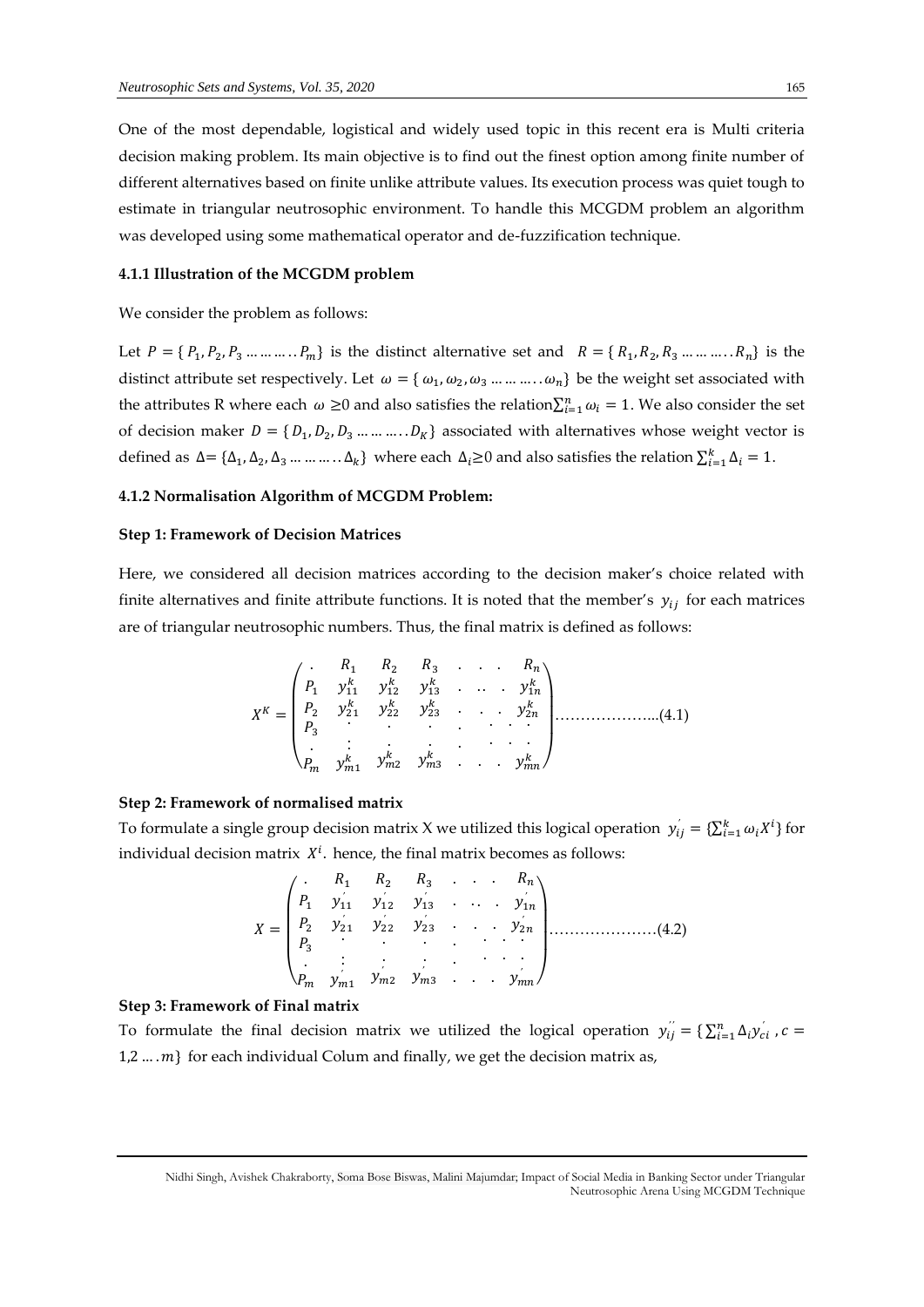$$
X = \begin{pmatrix} R_1 \\ P_1 & y_{11}' \\ P_2 & y_{21}' \\ \vdots & \vdots \\ P_m & y_{m1} \end{pmatrix} \dots \dots \dots \dots \dots \dots \dots \dots \dots \dots \dots (4.3)
$$

#### **Step 4: Ranking**

Now, by considering the score and accuracy value (2.5.6) and converting the matrix (4.3) into crisp form, so that we could evaluate the best alternative corresponding to the best attributes. **4.1.3 Flowchart:**



**Figure 4.1.3.1:** Flowchart for the problem

## **4.1.4 Illustrative Example:**

Here, we constructed a social media selection problem in which we have considered three different social media services. Among these different social media platforms we want to select the best social media service in a logical way. Normally, social media services are fully dependent on the attributes like Safety & Privacy, efficiency & effectiveness and fulfilment & responsiveness of the system. Keeping these points in mind different banks provided some realistic information in which vagueness was present. Thus, we considered the data in the form of triangular neutrosophic number and according to their suggestions we constructed the distinct decision matrices in triangular neutrosophic environment as shows below:  $P_1 = Facebook$ ,  $P_2 = Twitter$ ,  $P_3 = YouTube$  are the alternatives. $R_1 = Safety \& Privacy, R_2 = Efficiency \& Effectivness, R_3 =$ Fulfillment & Reponsiveness are the attributes.

Let us select four distinct decision makers from our environment,  $D_1 = Bank 1, D_2 = Bank 2, D_3 =$ *Bank* 3 having weight distribution  $D = \{0.35, 0.33, 0.32\}$  and the weight vector related with the attribute function  $∆ = {0.32, 0.35, 0.33}.$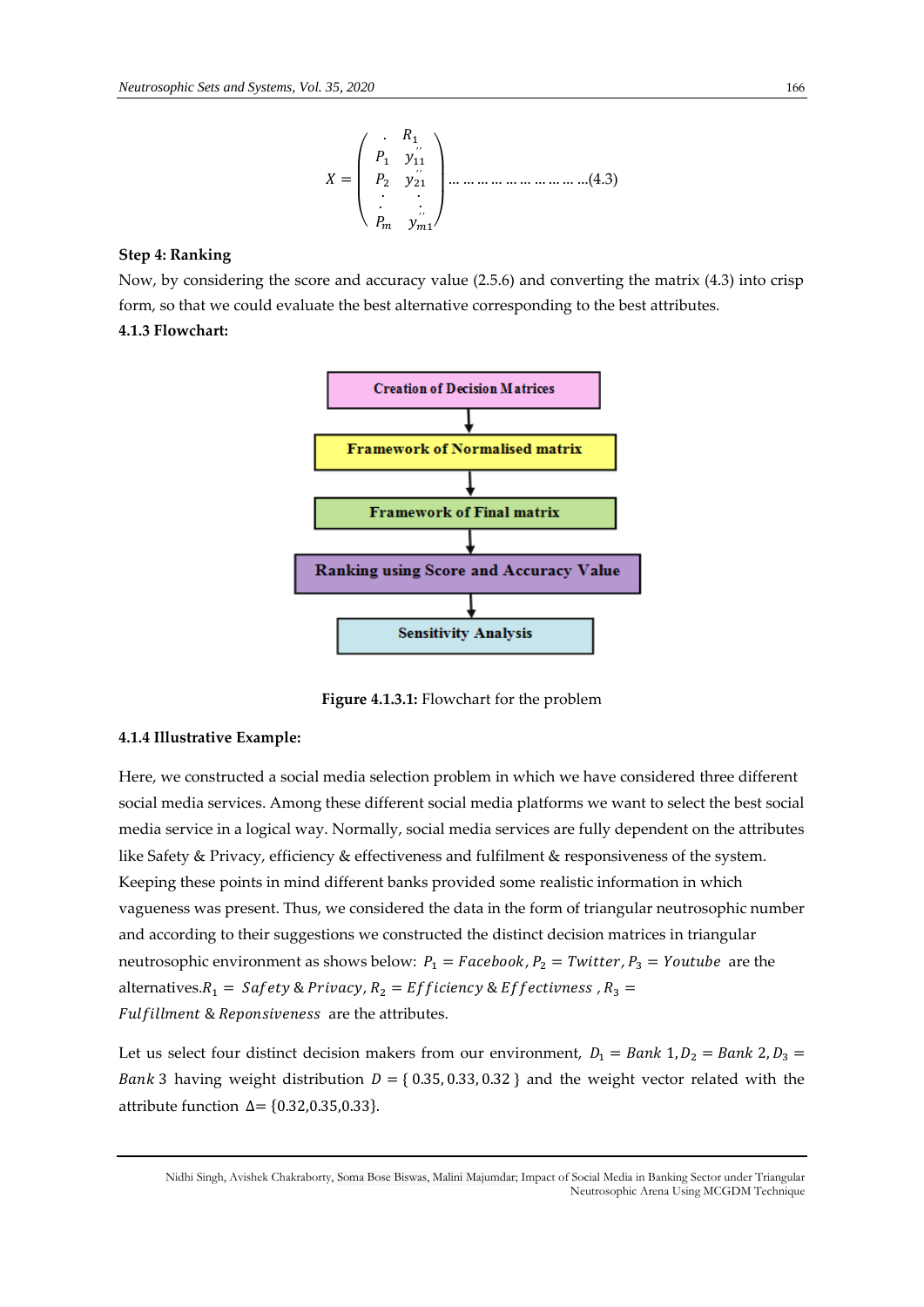#### *Step 1*

According to the decision maker's opinion the decision matrices are shown as follows:

$$
D^{1} = \begin{pmatrix} R_{1} & R_{2} & R_{3} \\ P_{1} < 8.5,10,11; 0.8,0.5,0.4 > < 62,65,67; 0.7,0.4,0.5 > < 51,54,57; 0.6,0.5,0.5 > \\ P_{2} < 3,6,8; 0.6,0.4,0.5 > < 13,16,18; 0.7,0.3,0.4 > < 47,50,54; 0.5,0.2,0.3 > \\ P_{3} < 3,5,7; 0.5,0.3,0.2 > < 23,26,30; 0.6,0.3,0.4 > < 24,28,30; 0.4,0.6,0.7 > \end{pmatrix}
$$
\n
$$
Bank \text{ 1 opinion}
$$
\n
$$
D^{2} = \begin{pmatrix} R_{1} & R_{2} & R_{3} \\ P_{1} < 12,15,17; 0.6,0.4,0.3 > < 72,76,79; 0.5,0.6,0.4 > < 53,56,60; 0.6,0.4,0.5 > \\ P_{2} < 10,13,15,0.5,0.5,0.4,0.3 > < 25,27,20,0.5,0.06,0.4 > < 53,56,60; 0.6,0.4,0.5 > \\ P_{3} < 10,13,15,0.5,0.4,0.3 > < 25,27,20,0.5,0.06,0.4 > < 32,4,26,20,0.5,0.4,0.5 > \\ P_{4} < 10,13,15,0.5,0.4,0.3 > < 25,27,20,0.5,0.4 > < 24,28,30,0.5,0.4,0.5 > \\ P_{5} < 10,13,15,0.5,0.4,0.3 > < 25,27,20,0.5,0.4 > <
$$

# Bank 2 opinion

 $P_2$  < 10,12,15; 0.5,0.4,0.3 > < 35,37,39; 0.5,0.2,0.3 > < 24,26,29; 0.5,0.4,0.5 >  $P_3$  < 18,21,25; 0.5,0.6,0.4 > < 21,24,27; 0.5,0.3,0.4 > < 11,15,18; 0.8,0.5,0.4 >

$$
D^3 = \begin{pmatrix} R_1 & R_2 & R_3 \\ P_1 & < 21,23,25; 0.6,0.4,0.5 > < 26,29,31; 0.6,0.4,0.5 > < 41,45,47; 0.7,0.3,0.2 > \\ P_2 & < 10,13,17; 0.5,0.2,0.3 > < 12,15,19; 0.7,0.5,0.5 > < 14,16,18; 0.8,0.5,0.4 > \\ P_3 & < 42,45,49; 0.6,0.4,0.5 > < 6,9,13; 0.6,0.4,0.5 > < 5,7,10; 0.4,0.2,0.3 > \end{pmatrix}
$$

## **Bank 3 opinion**

## **Step 2: Framework of Normalised decision matrix**

 $M$  $=$ .  $R_1$   $R_2$   $R_3$  $P_1$  < 13.65,15.81,17.46; 0.8,0.4,0.3 > < 53.78,57.11,59.44; 0.7,0.4,0.4 > < 48.46,51.78,54.79; 0.7,0.3,0.2 >  $P_2$  < 7.55,10.22,13.19; 0.6,0.2,0.3 > < 19.94,22.61,25.25; 0.7,0.2,0.3 > < 28.85,31.2,34.23; 0.8,0.2,0.3 >  $P_3$   $\lt$  20.43,23.08,26.38; 0.6,0.3,0.2  $\gt$   $\lt$  16.9,19.9,23.57; 0.6,0.3,0.4  $\gt$   $\lt$  13.63,16.99,19.64; 0.8,0.2,0.3  $\gt$ )

#### **Step 3: Framework of Final matrix**

$$
M = \begin{pmatrix} 59.18, 42.13, 44.47; 0.74, 0.36, 0.26 > \\ 59.18, 42.14, 43.24, 35; 0.68, 0.2, 0.3 > \\ 59.19, 96, 23.17; 0.7, 0.25, 0.32 > \end{pmatrix}
$$

## **Step 4: Ranking**

Now, we consider the score and Accuracy function technique (2.5.6), to convert the triangular neutrosophic numbers into crisp one, thus we get the final ideal decision matrix as

$$
M = \begin{pmatrix} < 33.34 > \\ < 17.65 > \\ < 16.01 > \end{pmatrix}
$$

Thus, ranking of the social media service is as  $P_1 > P_2 > P_3$ .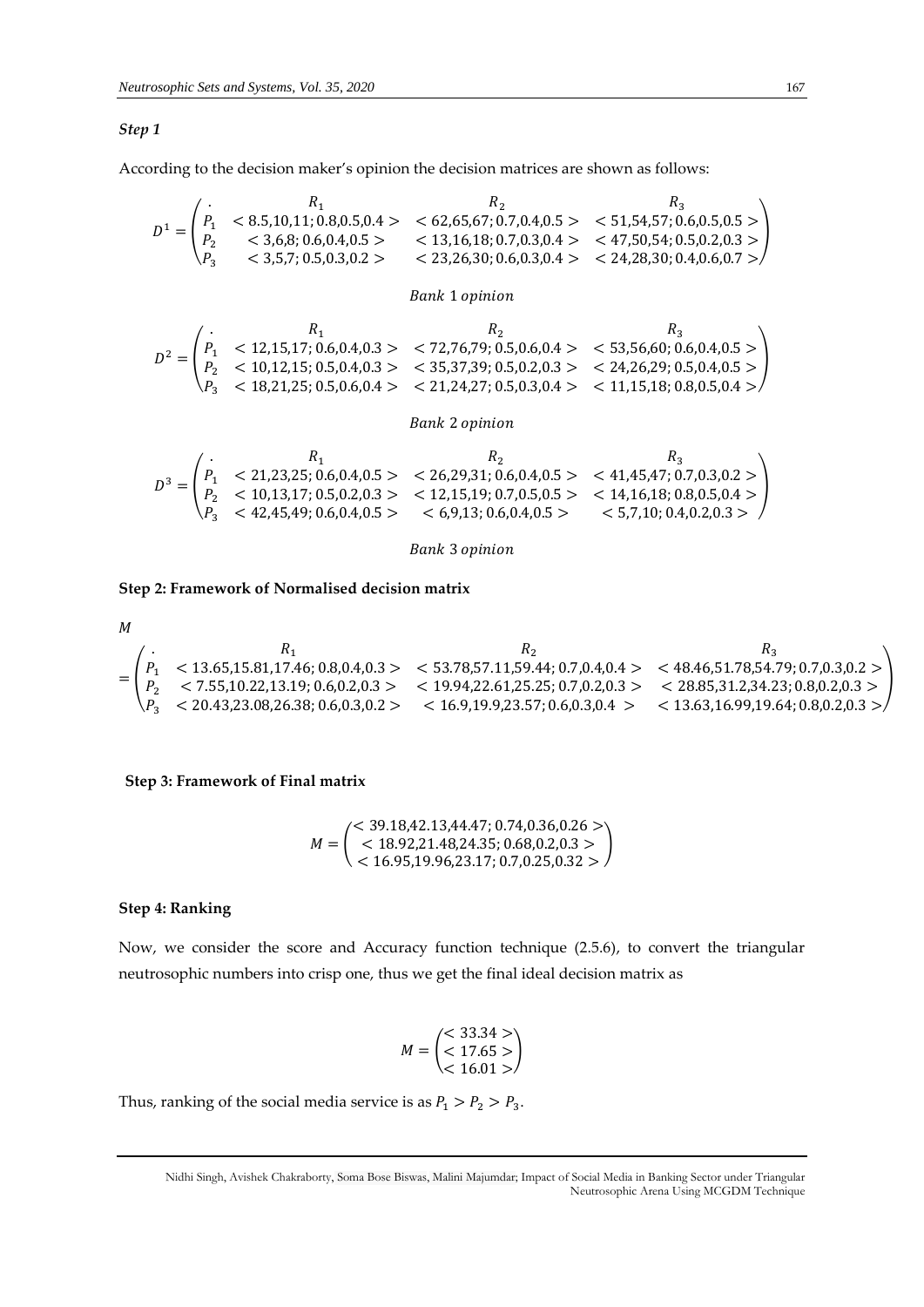## **4.1.5 Results and Sensitivity Analysis**

To understand how the attribute weights of each criterion affecting the relative matrix and their ranking a sensitivity analysis is done. The basic idea of sensitivity analysis is to exchange weights of the attribute values keeping the rest of the terms are fixed. The below table is the evaluation table which shows the sensitivity results.

| <b>Attribute Weight</b>              | <b>Final Decision Matrix</b>                   | Ordering          |
|--------------------------------------|------------------------------------------------|-------------------|
| $\langle (0.4, 0.3, 0.3) \rangle$    | $\leq$ 28.26 $>$<br>$< 15.56 >$<br>$< 14.42 >$ | $P_1 > P_2 > P_3$ |
| $\langle (0.3, 0.4, 0.3) \rangle$    | $\leq 31.45>$<br>$< 16.42 >$<br>$< 16.20 >$    | $P_1 > P_2 > P_3$ |
| $\langle (0.3, 0.3, 0.4) \rangle$    | $\leq 30.54 >$<br>$< 16.44 >$<br>$< 17.30 >$   | $P_1 > P_3 > P_2$ |
| $\langle (0.32, 0.35, 0.33) \rangle$ | $\leq$ 33.34 $>$<br>< 17.65 ><br>< 16.01 >     | $P_1 > P_2 > P_3$ |
| $\langle (0.37, 0.32, 0.31) \rangle$ | $\leq$ 35.62 $>$<br>< 16.23 ><br>$<$ 15.45 $>$ | $P_1 > P_2 > P_3$ |



**Figure 4.1.5.1: Sensitivity analysis table on attribute function.**

Nidhi Singh, Avishek Chakraborty, Soma Bose Biswas, Malini Majumdar; Impact of Social Media in Banking Sector under Triangular Neutrosophic Arena Using MCGDM Technique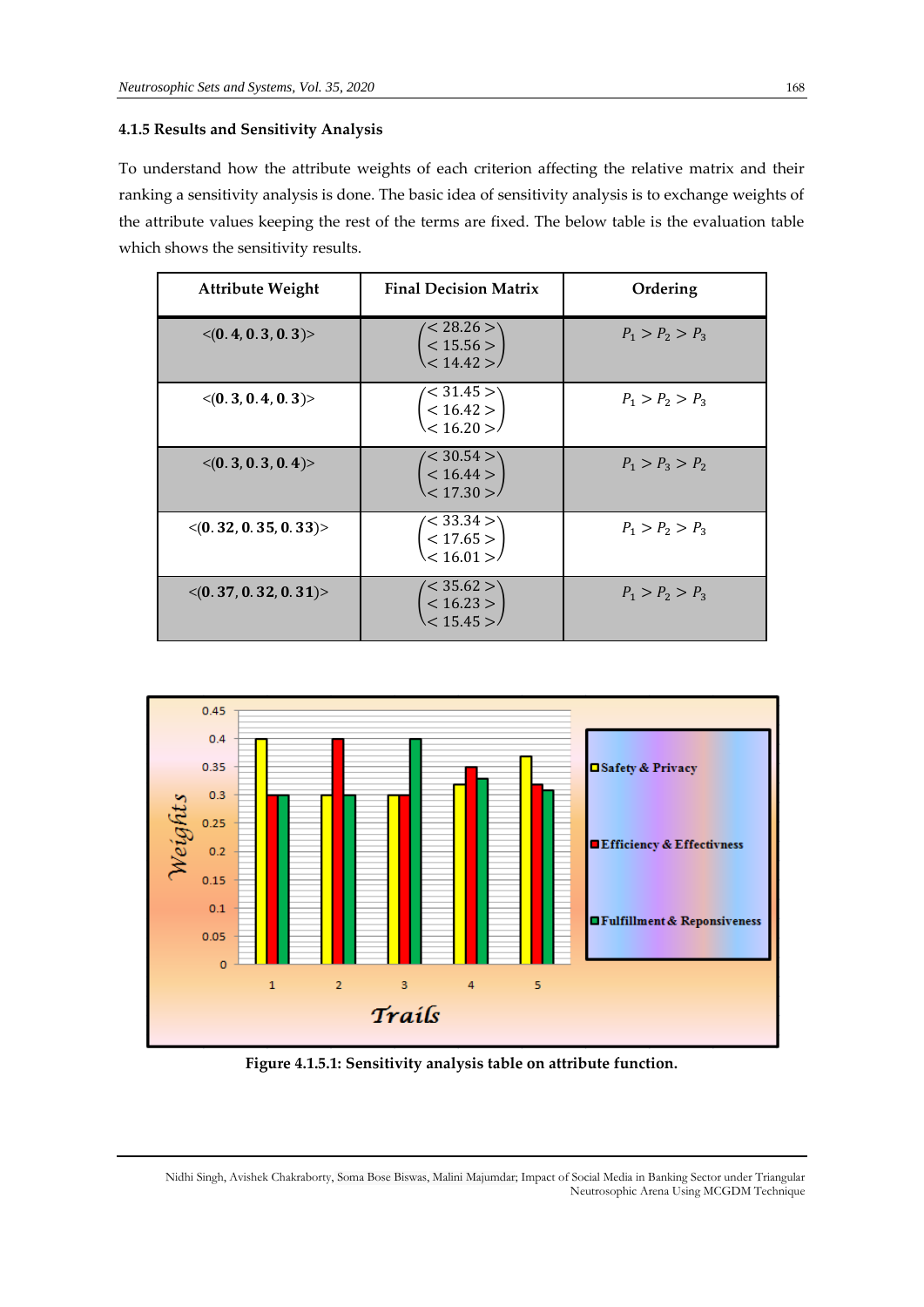

**Figure 4.1.5.2: Best Alternative Social Media Service Table**

# **4.1.6 Comparison Table**

We compared this proposed work with the established works proposed by the researchers to find the best social media and it is noticed that in each cases  $P_1$  (facebook) becomes the best social media service. The comparison table given as follows:

| Approach                              | Ranking           |
|---------------------------------------|-------------------|
| (Deli, Ali, & Smarandache, 2015) [51] | $P_1 > P_2 > P_3$ |
| (H.Garg, 2016) [36]                   | $P_1 > P_3 > P_2$ |
| <b>Our Proposed</b>                   | $P_1 > P_2 > P_3$ |

## **5. Implication:**

There are a lot of social media sites like face book, twitter, Google plus, linked in, you tube etc. available for online marketing. This study was primarily done to identify the impact of social media marketing especially in Banking Industry based on different social media attributes. We wanted to discover the right social media platform best suited for Banking Industry in West Bengal. The perception of vagueness plays a vital role in designing mathematical calculations. In this study we wanted to check the functionality of this system to find out the impact of different social media

Nidhi Singh, Avishek Chakraborty, Soma Bose Biswas, Malini Majumdar; Impact of Social Media in Banking Sector under Triangular Neutrosophic Arena Using MCGDM Technique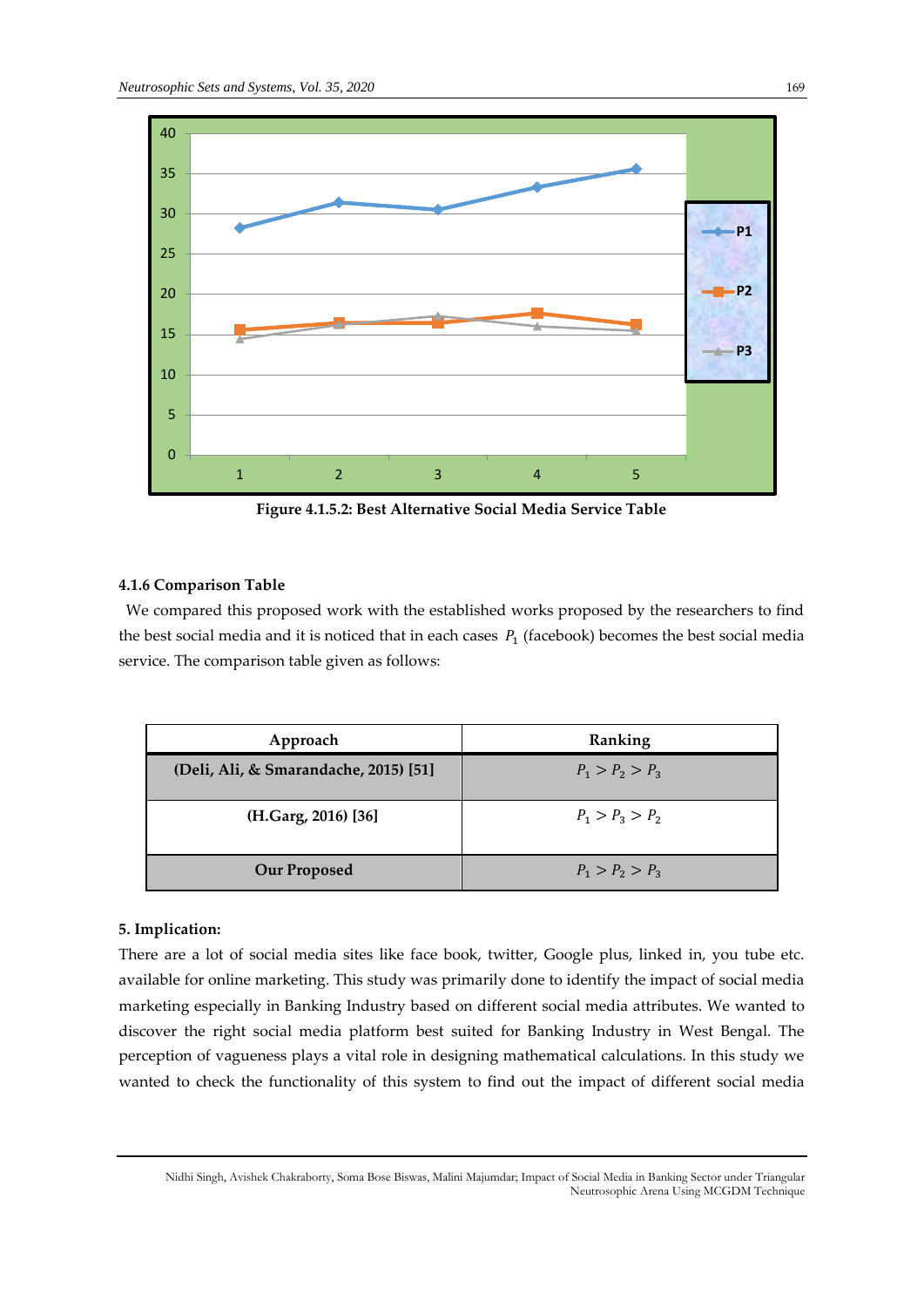attributes on its acceptance in Online banking system in WB. Later we pioneered some more fascinating outcome on score and exactness function.

There are a lot of researches already done in social media implementation in Banking Industry. However many results are still unknown. Our work is to explore the idea in the following points:

- Defining the attributes necessary for social media platform for Banking Industry in West Bengal.
- Discovering the best suitable social media site for Banking Industry in West Bengal.
- The graphical representation of adaptation of social media platform based on its attributes.
- Application of Triangular neutrosophic number based MCGDM problem for selection of social media platforms.

# **Discussion**

This study was done primarily to understand the perceptions of the people of West Bengal to use social media for their banking transactions. The study examined the three different types of websites i.e. Face book, Twitter and You Tube individually using three different attributes: Safety & Privacy, Efficiency & Effectiveness and Fulfillment & Responsiveness.

The study yielded new viewpoints that are useful to both academicians and Banks. This study showed that the selection of social media for Banking depends on various attributes which differs based on customers' perception.

All the three social media considered in this paper is different in nature. Communications & Social groups like Face book, Messaging & Communication like Twitter, and Content & Communication like You tube. Publicity in these three different social media sites differ both in content and context. In the sample considered here men respondents are more than women; most of the respondents are under 40 years of age and they frequently uses social media. Like the worldwide trend here also it was observed that youngsters are dominating the social media sites. Social media mainly has impacted the life of youngsters. It has become radically significant since last ten years and it has attracted all age groups.

In West Bengal banking industry very less attention has been given to the measurement of social media quality and its effects. It is agreed that Banks must consider the overall social media quality measurement to satisfy customers. If the services experienced by customers are satisfactory, then it will induce them for long tern connectivity with banks. Long term connectivity with improved customer satisfaction in turn will bring customer loyalty.

Adaption of social media for banking industry is something beyond likes, comments and shares. The main aim of adaption of social media is brand awareness, creation of leads and ultimately conversions and finally brand advocacy. Banks should design their social media strategy considering their pragmatic goals. Once the goals are set it is important to find their KPIs (Key Performance Indicator) before implementing social media campaigns. A KPI is a quantifiable measurement to evaluate their campaign in relation to their defined goals. The common social media KPIs for banks can include Leads generation (through email signups or fulfilling some contact

Nidhi Singh, Avishek Chakraborty, Soma Bose Biswas, Malini Majumdar; Impact of Social Media in Banking Sector under Triangular Neutrosophic Arena Using MCGDM Technique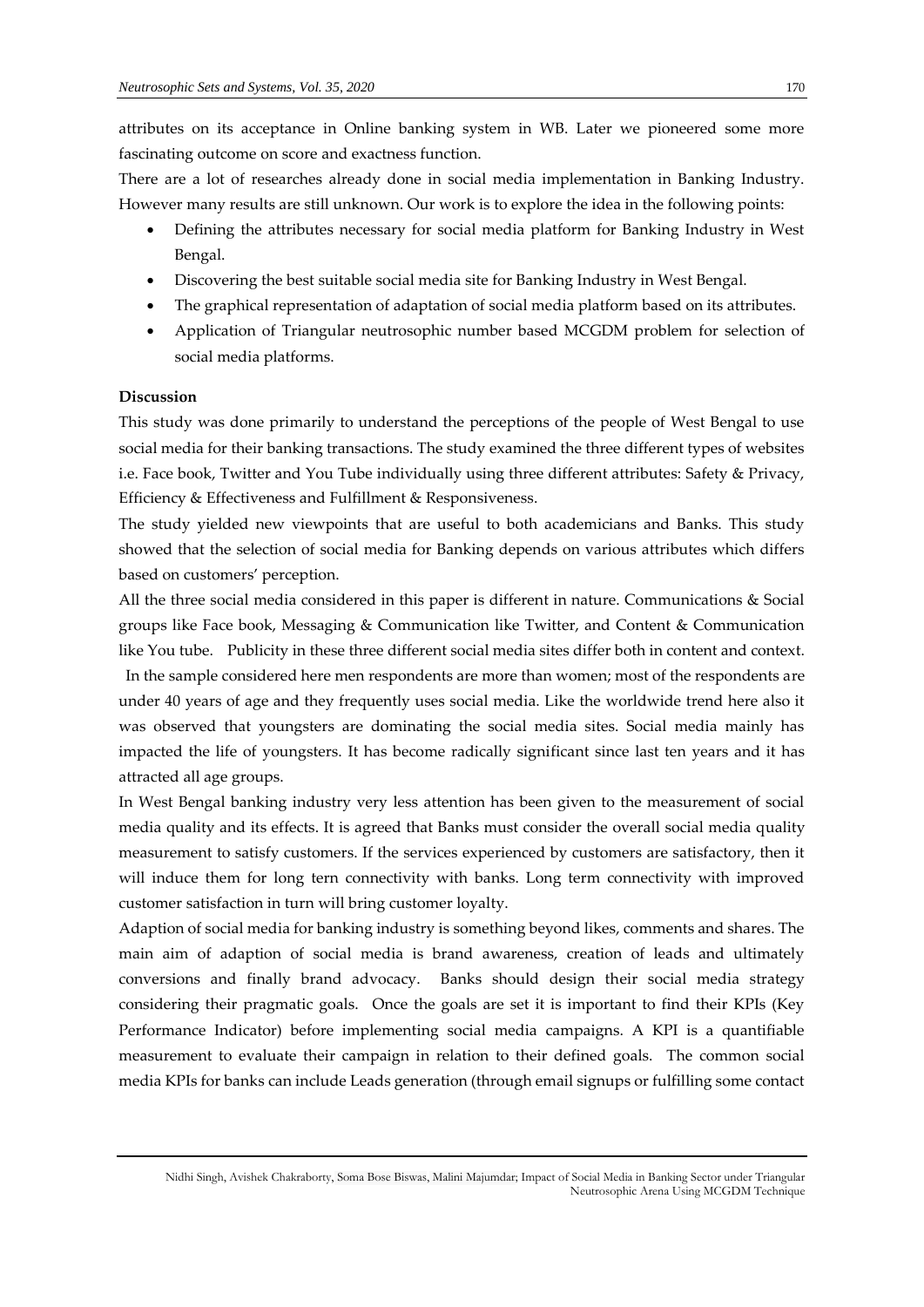forms), Conversions (account sign ups, deposits), Referral traffic (from social media to website), Brand Advocacy (Like, comment and share)



Figure 5.1: Example of Social Media KPI

# **6. Findings:**

- All the three websites; Face book, Twitter and YouTube have gained attention among the social media users in India, but Face book is the widely used social media website.
- Banks are mostly using all international brands of social media channels for their operations due to lack of availability of good national social media networks. There is a great chance of development of some social media channels locally by the Govt.
- Bank's Social media Privacy drastically influences the endorsement of social media platform in the banking industry of West Bengal.
- Social media Efficiency appreciably control the acceptance of bank's social media platform in the West Bengal Banking Industry.
- Social media Fulfillment extensively influences the acceptance of social media platform in the West Bengal banking industry.

Nidhi Singh, Avishek Chakraborty, Soma Bose Biswas, Malini Majumdar; Impact of Social Media in Banking Sector under Triangular Neutrosophic Arena Using MCGDM Technique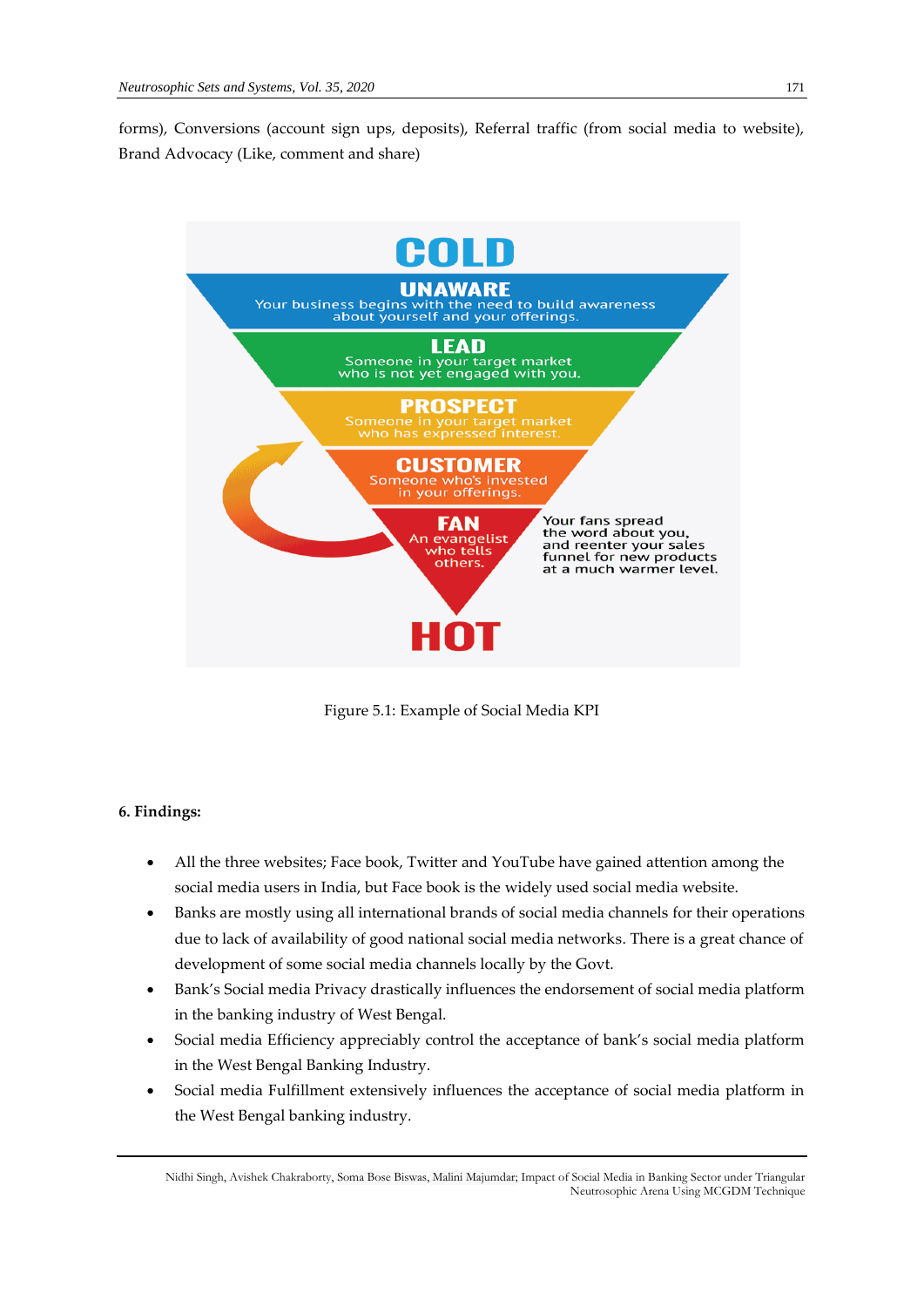- Customers' prefer a bank that proposes them an experience that comprises all their service needs.
- All the three mentioned attributes have significant impact on overall customers' satisfaction which resulted in selection of Bank's social media platform
- Social media privacy appreciably persuades overall customer decision in selecting Banks social media sites in West Bengal banking industry. The study findings discovered that customers worth the social media privacy highly in banking operations.
- Face book is most preferred platform for all demography regardless of age, gender and occupation for all the Banks services.
- For You Tube and Twitter websites, people have different perceptions and choices depending on different Banks.
- Banks may augment their profit margin by increased customers' base through implementing proper social media strategies and reduction in cost due to lesser no of physical branches.

# **7. Conclusions:**

In this current era, the West Bengal Banking Industry has conventionally been a high contact service submission. As implementation of social media reduces direct human interaction, hence there arises the need of continuous evaluation of service quality offered by Banks' social media sites and monitoring client's perception on it. It was observed that clients were satisfied with the traditional banking; still their expectations have grown bigger after introduction of e-services including social media.

This study concluded that the following attributes of social media like Safety & Privacy, efficiency & effectiveness and fulfillment & responsiveness have a significant influence on the service quality of social media in the West Bengal Banking Industry under neutrosophic environment. It was observed that customers mainly focuses on the attributes and service quality of Bank's social media, hence it is suggested that West Bengal Banking sector may priorities social media factors in their marketing mixes. Additionally, comparison analysis is done with the established methods and sensitivity analysis is performed in MCGDM technique under triangular neutrosophic arena. Finally it was concluded that successful implementation of social media in banking industry generates customer satisfaction and long term association which in turn converts to customer loyalty.

Further, researchers can apply this conception of triangular neutrosophic number in various fields like social business problem, diagnoses problem, mathematical modeling, pattern recognition problem, industrial problem, banking problem, marketing policy problem etc.

#### **References:**

[1] McNutt, K. (2014, March 13). Public engagement in the Web 2.0 era: Social collaborative technologies in a public sector context. *Wiley Online Library* .

[2] Constantinides E., F. S. (2008). Web 2.0: Conceptual foundations and marketing issues. *Journal of Direct, Data and Digital Marketing Practice* , 231-244.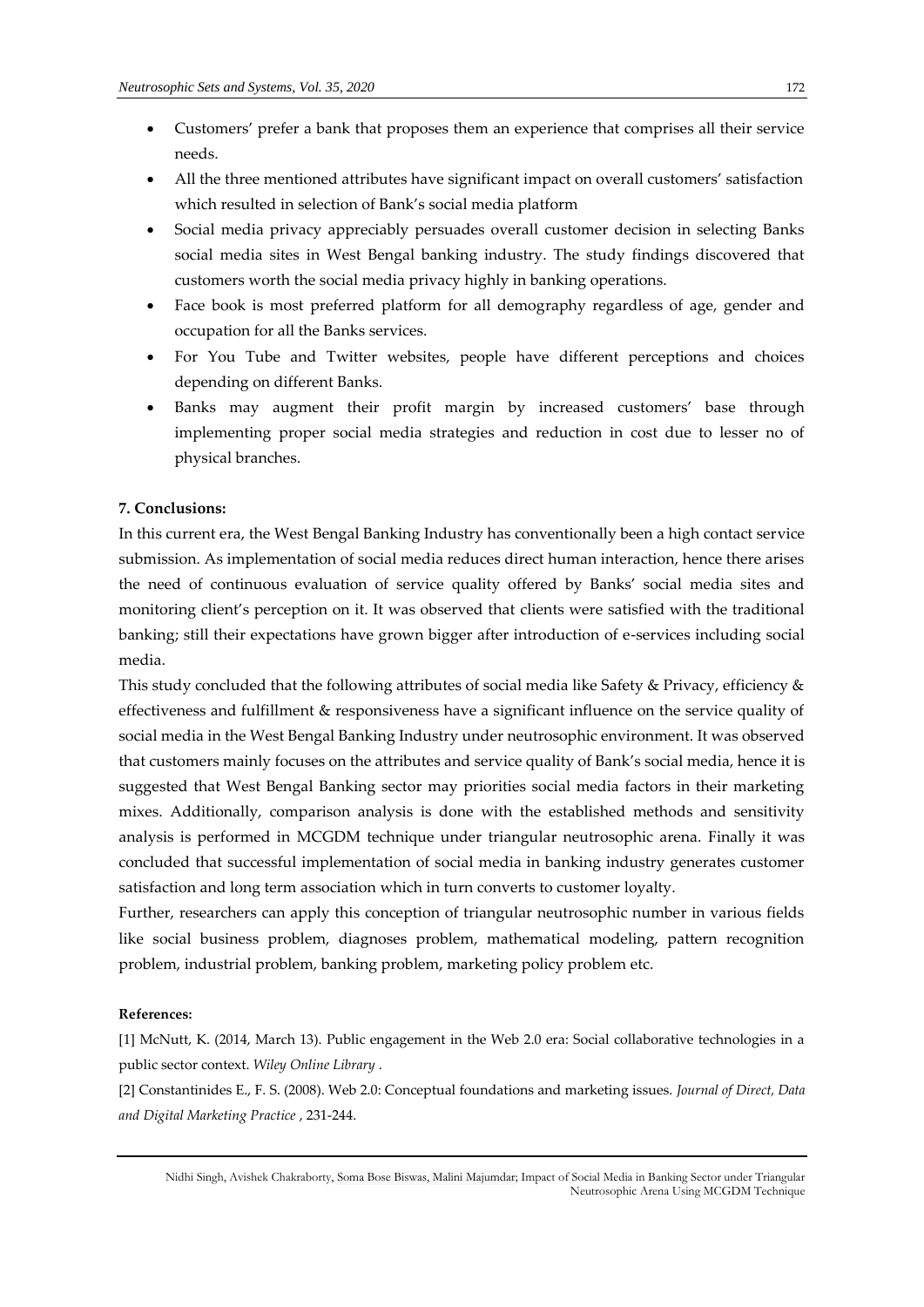[3] Alexandros Kapoulas, M. M. (2012). Understanding challenges of qualitative research: Rhetorical issues and reality traps. *QUALITATIVE MARKET RESEARCH, QMRIJ* .

[4] Cata, V. B. (2011). Marketing Opportunities with social networks. *Journal of Internet Social Networking and Virtual Communities* .

[5] Kaplan Andreas, H. M. (2009). Users of the world, Unite; The challenges and oppurtunities of social media. *Business Horizons* .

[6] Vadivelu Tharanikaran1, S. S. (2017). Service Quality and Customer Satisfaction in the Electronic Banking. *International Journal of Business and Management* .

[7] Cahyono, D. (2014). The influence of perceived service quality, attitudinal loyalty and corporate social responsibility on repeat patronage intention in retail banking in Indonesia. *Journal of Business and Retail Management Research* .

[8] Alexandros Kapoulas, M. M. (2012). Understanding challenges of qualitative research: Rhetorical issues and reality traps. *QUALITATIVE MARKET RESEARCH, QMRIJ* .

[9] Bausys, R., & Juodagalviene, B. (2017). Garage location selection for residential house by WASPAS-SVNS method. *Journal of civil engineering and management* , 421-429.

[10] Nisha Anupama Jayasuriya, S. M. (2017). The Impact of Social Media Marketing on Brand Equity: A Study of Fashion-Wear Retail in Sri Lanka. *International Review of Management and Marketing* .

[11] Kim, Y. (2016). Digital Media Use and Social Engagement: How Social Media and Smartphone Use Influence Social Activities of College Students. *Cyberpsychology, Behavior, and Social Networking* .

[12] Jalan, A. (2018). *Where will Man take us? The bold story of the man technology is creating.* Penguin.

[13] faisal shah, k. k. (2015). Impact of Service Quality on Customer Satisfaction of Banking Sector Employees: A Study of Lahore, Punjab. *Vidyabharati International Interdisciplinary Reserach Journal* .

[14] Louis Potgieter, R. N. (2017). Factors explaining user loyalty in a social media-based brand community. *SA Journal of Information Management* .

[15] Kumar, A. G. (2014). Impact of service quality dimensions in internet banking on customer satisfaction. *Decision* .

[16] Kim, Y. (2016). Digital Media Use and Social Engagement: How Social Media and Smartphone Use Influence Social Activities of College Students. *Cyberpsychology, Behavior, and Social Networking* .

[17] Cahyono, D. (2014). The influence of perceived service quality, attitudinal loyalty and corporate social responsibility on repeat patronage intention in retail banking in Indonesia. *Journal of Business and Retail Management Research* .

[18] K., G. B., L., V. K., & Liezel, C. (2019). The influence of social media service quality on client loyalty in the South African banking industry. *ACTA COMMERCII* .

[19] Ayesha L Bevan-Dye, U. A. (2015). South African Generation Y students' self-disclosure on Facebook. *South African Journal of Psychology* .

[20] Bramwell K. Gavaza, K. L. (2019). The influence of social media service quality on client loyalty in the South African banking industry. *ACTA COMMERCII* .

[21] Bevan-Dye, A. (2012). Relationship between self-esteem and Facebook usage amongst black Generation Y students. *African Journal for Physical Health Education* .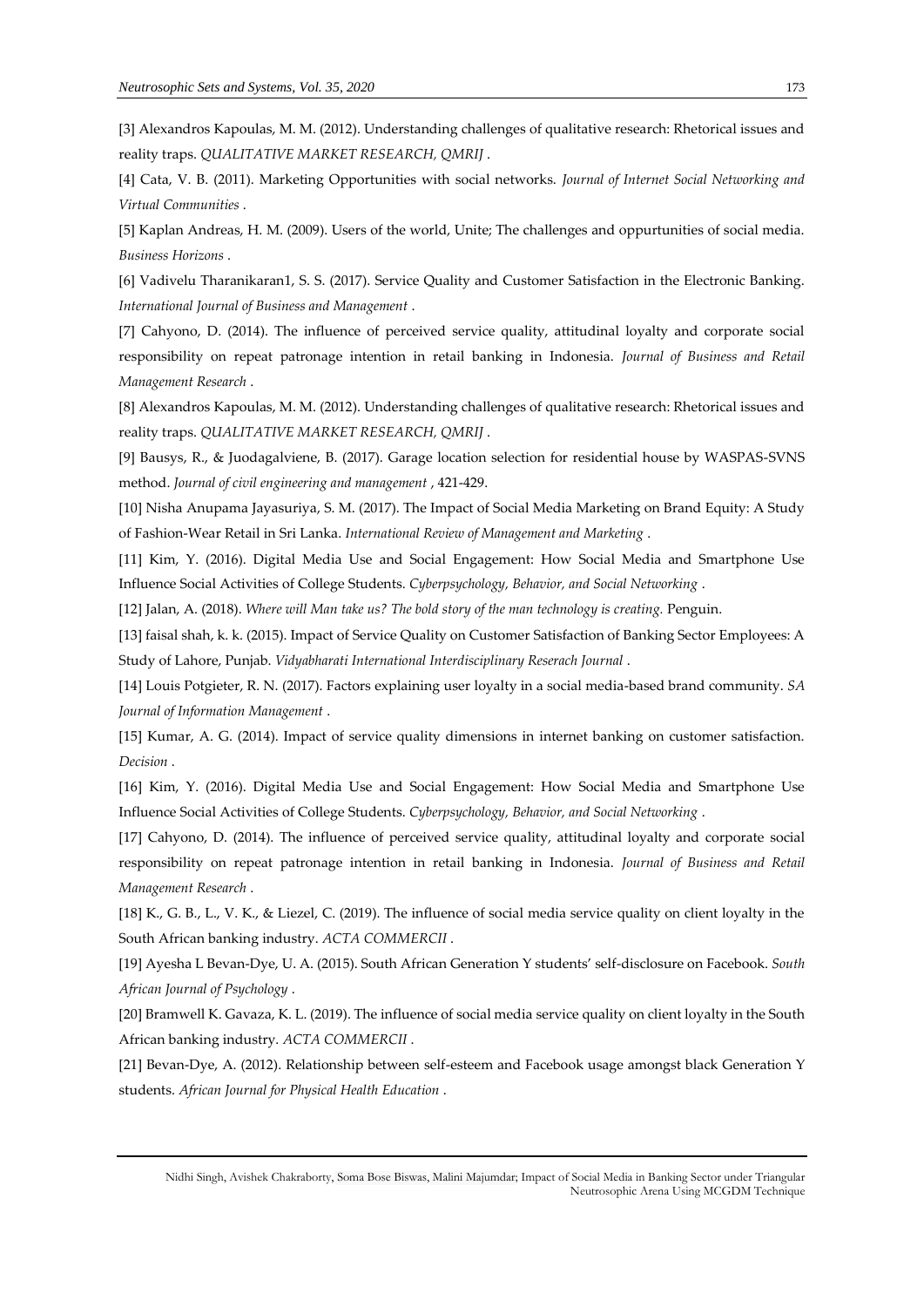[22] Frederic Marimon, L. H. (2012). Impact of e-Quality and service recovery on loyalty: A study of e-banking in Spain. *Total Quality Management and Business Excellence* .

[23] Chung Tin Fah, M. A. (2012). Money Supply, Interest Rate, Liquidity and Share Prices: A Test of Their Linkage. *Global Finance Journal* .

[24] Rahimi, R., & Me, K. (2016). Impact of Customer Relationship Management on Customer Satisfaction: The Case of a Budget Hotel Chain. *Journal of Travel & Tourism Marketing* .

[25] Chinedu-Okeke, C. F., & Obi, I. (2016). Social Media As A Political Platform In Nigeria: A Focus On Electorates In South-Eastern Nigeria. *IOSR Journal of Humanities And Social Science* .

[26] Emel Kursunluoglu, I. (2015). A Review of Service and E-Service Quality Measurements: Previous Literature and Extension. *Journal of Economic and Social Studies* .

[27] Ajimon George, G. G. (2013). Antecedents of Customer Satisfaction in Internet Banking: Technology acceptance Model Redefined. *Global Business Review* .

[28] Norman Gwangwava, M. M. (2014). *E- Manufacturing and E-Servise Strategies in contemporary organizations.* Hershey-USA: IGI Global.

[29] L.A, Z. (1965). Fuzzy sets. *Information and Control* , 8(5):338- 353 .

[30] A.Chakraborty, S.P Mondal, A.Ahmadian, N.Senu, D.Dey, S.Alam, S.Salahshour; (2019); The Pentagonal Fuzzy Number: Its Different Representations, Properties, Ranking, Defuzzification and Application in Game Problem, Symmetry, Vol-11(2), 248; doi: 10.3390/sym11020248.

[31] A.Chakraborty, S. Maity, S.Jain, S.P Mondal, S.Alam; (2020); Hexagonal Fuzzy Number and its Distinctive Representation, Ranking, Defuzzification Technique and Application in Production Inventory Management Problem, Granular Computing, Springer, DOI: 10.1007/s41066-020-00212-8.

[32] S. Maity, A.Chakraborty, S.K De, S.P.Mondal, S.Alam; (2019); A comprehensive study of a backlogging EOQ model with nonlinear heptagonal dense fuzzy environment,Rairo Operations Research; DOI: 10.1051/ro/2018114.

[33] A.Chakraborty, S.P Mondal, A.Ahmadian, N.Senu,S.Alam and S.Salahshour; (2018); Different Forms of Triangular Neutrosophic Numbers, De-Neutrosophication Techniques, and their Applications, Symmetry, Vol-10, 327.

[34] A. Chakraborty, S. P Mondal, S.Alam, A. Mahata; (2019); Different Linear and Non-linear Form of Trapezoidal Neutrosophic Numbers, De-Neutrosophication Techniques and its Application in Time-Cost Optimization Technique, Sequencing Problem; Rairo Operations Research, doi: 10.1051/ro/2019090.

[35] A. Chakraborty, S. Broumi, P.K Singh;(2019); Some properties of Pentagonal Neutrosophic Numbers and its Applications in Transportation Problem Environment, Neutrosophic Sets and Systems, vol.28, pp.200-215.

[36] Garg, H. (2016). A novel accuracy function under interval-valued Pythagorean fuzzy environment for solving multicriteria decision making problem. *Journal of Intelligent & Fuzzy Systems* , 529–540.

[37] Wanga, X.-F., Jian-QiangWanga, & Yanga, W.-E. (2014). Multi-criteria group decision making method based on intuitionistic linguistic aggregation operators. *Journal of Intelligent & Fuzzy Systems* , 115-125.

[38] Wang, J., & Han, Z. Z. (2014). Multi-criteria Group Decision-Making Method Based on Intuitionistic Interval Fuzzy Information. *Group Decis Negot.* , 715-733.

[39] Chaio, K. (2016). The multi-criteria group decision making methodology using type 2fuzzy linguistic judgments. *Applied Soft Computing.*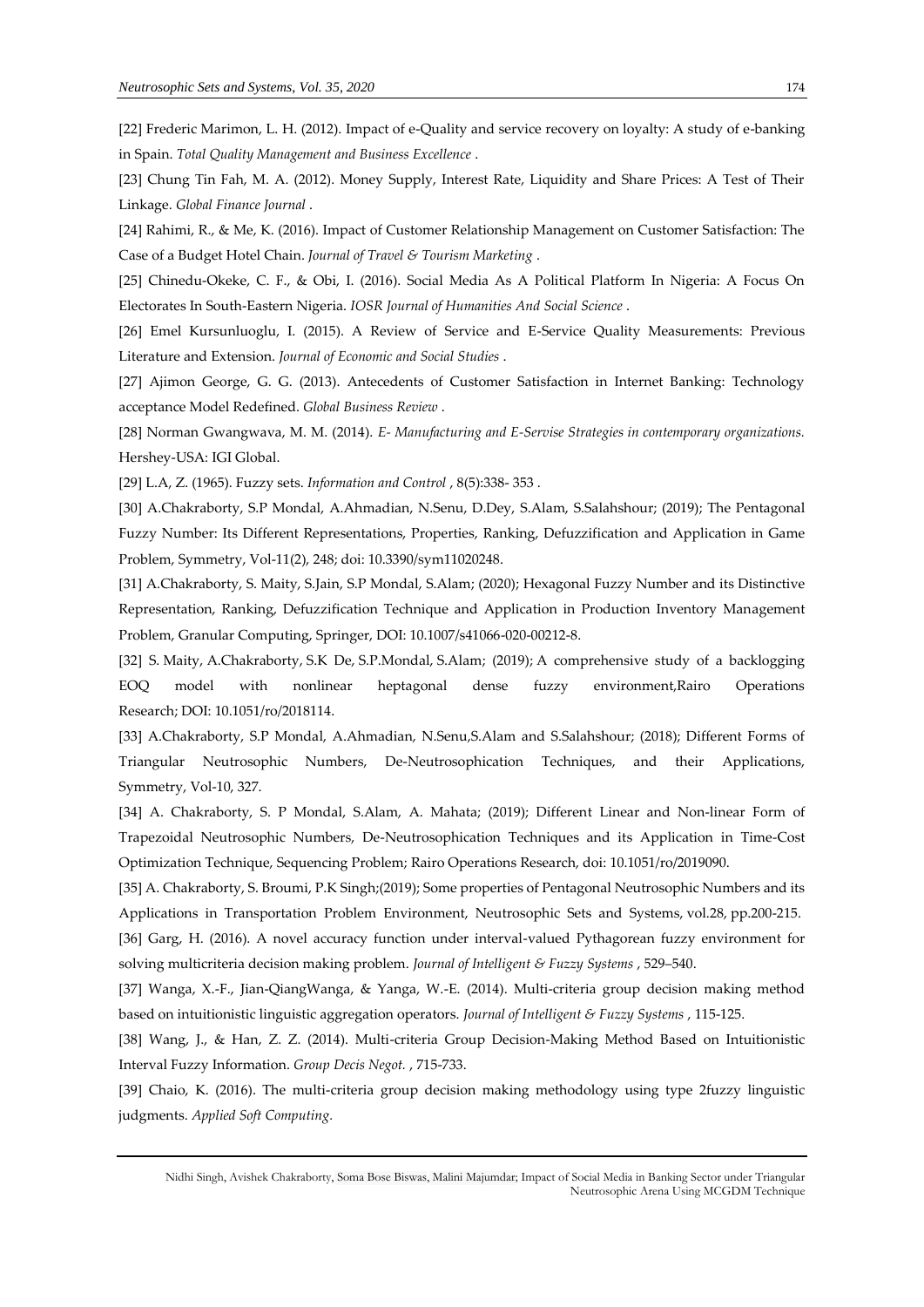[40] Wibowo, S., Grandhi, S., & Deng, H. (2016). Multicriteria Group Decision Making for Selecting Human Resources Management Information Systems Projects. *IEEE.Trans.*

[41] Seddikia, M., Anouchea, K., Bennadjib, A., & Boatengba, P. (2016). A multi-criteria group decision-making method for the thermal enovation of masonry buildings: The case of Algeria. . *Energy and Buildings* , 471–483.

[42] You, X., Chen, T., & Yang, Q. (2016). Approach to Multi-Criteria Group Decision-Making Problems Based on the Best-Worst-Method and ELECTRE Method . *Symmetry* , 1-16.

[43] Bausys, R., & Juodagalviene, B. (2017). Garage location selection for residential house by WASPAS-SVNS method. *Journal of civil engineering and management* , 421-429.

[44] J.Ye. (2009). Multicriteria fuzzy decision making method based on a novel accuracy function under interval-valued intuitionistic fuzzy environment, . *Expert systems with Applications* , 6809-6902.

[45] Chakraborty, A., Mondal, S. P., Alam, S., Ahmadian, A., Senu, N., De, D., et al. (2018). Disjunctive Representation of Triangular Bipolar Neutrosophic Numbers,De-Bipolarization Technique and Application in Multi-Criteria Decision-Making Problems. *Symmetry* , 932.

[46] Xiaohong, C., Yang, L., Wang, P., & Yue, W. (2013). A Fuzzy Multicriteria Group Decision-Making Method with New Entropy of Interval-Valued Intuitionistic Fuzzy Sets. *Journal of Applied Mathematics.* , 1-8.

[47] Büyüközkan, G., & Güleryüz, S. ( 2016). Multi Criteria Group Decision Making Approach for Smart Phone Selection Using Intuitionistic Fuzzy TOPSIS . *International Journal of Computational Intelligence Systems* , 9(4), 709-725.

[48] Chuu, S. J. (2007). Selecting the advanced manufacturing technology using fuzzy multiple attributes group decision making with multiple fuzzy information. *Computers & Industrial Engineering* , 57(3), 1033-1042.

[49] Liu, P., & Liu, X. (2017). Multi attribute Group Decision Making Methods Based on Linguistic Intuitionistic Fuzzy Power Bonferroni Mean Operators. *Complexity* , 1-15.

[50] M. Sahin, A. Kargın, F. Smarandache; (2018); Generalized Single Valued Triangular Neutrosophic Numbers and Aggregation Operators for Application to Multi-attribute Group Decision MakingNew Trends in Neutrosophic Theory and Applications. Volume-2.

[51] [I. Deli,](https://arxiv.org/search/math?searchtype=author&query=Deli%2C+I) [M. Ali,](https://arxiv.org/search/math?searchtype=author&query=Ali%2C+M) [F. Smarandache,](https://arxiv.org/search/math?searchtype=author&query=Smarandache%2C+F) Bipolar Neutrosophic Sets and Their Application Based on Multi-Criteria Decision Making Problems; Doi- arXiv: 1504.02773.

[52] Smarandache, F. A unifying field in logics neutrosophy: neutrosophic probability, set and logic.American Research Press, Rehoboth. 1998.

[53] Abdel-Basset, M., Mohamed, R., Elhoseny, M., & Chang, V. (2020). Evaluation framework for smart disaster response systems in uncertainty environment. Mechanical Systems and Signal Processing, 145, 106941.

[54] A. Chakraborty, S. Mondal, S. Broumi; (2019); De-neutrosophication technique of pentagonal neutrosophic number and application in minimal spanning tree; Neutrosophic Sets and Systems; vol. 29, pp. 1-18, doi : 10.5281/zenodo.3514383.

[55] Abdel-Basset, M., Ali, M., & Atef, A. (2020). Uncertainty assessments of linear time-cost tradeoffs using neutrosophic set. Computers & Industrial Engineering, 141, 106286.

[56] A. Chakraborty, B. Banik, S.P Mondal, & S. Alam, (2020), Arithmetic and Geometric Operators of Pentagonal Neutrosophic Number and its Application in Mobile Communication Service Based MCGDM Problem, Neutrosophic Sets and Systems, 32, p.p-61-79.

Nidhi Singh, Avishek Chakraborty, Soma Bose Biswas, Malini Majumdar; Impact of Social Media in Banking Sector under Triangular Neutrosophic Arena Using MCGDM Technique